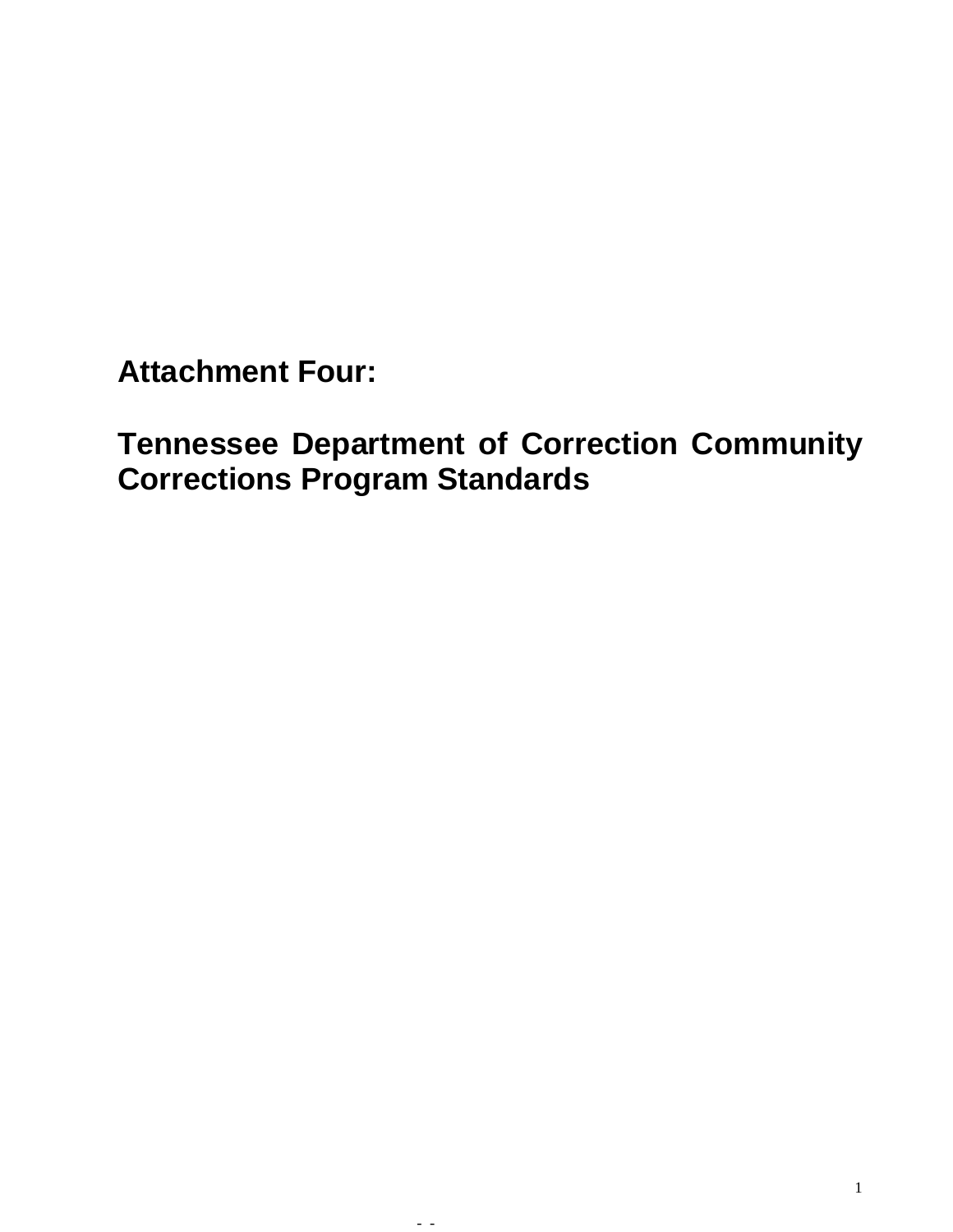### **TENNESSEE DEPARTMENT OF CORRECTION COMMUNITY CORRECTION PROGRAM STANDARDS**

# **ALL COMMUNITY CORRECTION PROGRAMS**

#### **AP1.00 Administration. Organization. Management**

**AP1.01** The Grantee has an organizational chart that accurately reflects the structure of authority, responsibility, and accountability within the programs. The chart is reviewed annually and updated, as needed.

**AP1.02** The Grantee will have a local advisory board or committee that is representative of the community, and its membership complies with TCA 40-36-201.

**AP1.03** The Grantee's Advisory Board or committee shall meet at a minimum of once a month for the first three months of a new program and quarterly thereafter. *(Rules 0420-2-2-.08)*

**AP1.04** The Grantee has a policy and procedure/operations manual and quantifiable performance standards which are reviewed, updated, and approved at least annually by the Advisory Board/Committee, and made available to all staff and volunteers, and upon request, to others. Staff shall sign and date a form acknowledging they have read and been trained in the necessary manuals.

**AP1.05** All changes to a Grantee's policies, procedures/operations manual, and performance standards shall be submitted to the Tennessee Department of Correction (TDOC) for written approval prior to implementation.

**AP1.06** The Grantee has a written procedure to disseminate approved, new, or revised policy and procedure to designated staff, volunteers, and where appropriate, to offenders prior to implementation. Documentation of policy disbursement is maintained in the administrative files.

**AP1.07** Written policy and procedure outline a system by which the program manager and/or manager designee conducts agency audit and review on all areas of operations, services, and programming. The program manager shall conduct file reviews within 60 days after intake and ensure a 3% random file review is conducted annually. The Grantee to use a TDOC approved file review process to ensure compliance with the Community Correction standards.

**AP1.08** The Grantee staff will prepare an annual report within sixty calendar days following the end of the fiscal year of its activities which will include, at a minimum, statistical data, activities, and financial data. The annual report shall be provided to the advisory board or committee, the State Director of Community Correction as well as the Tennessee Department of Correction.

**AP1.09** The Grantee will prepare and submit a monthly statistical report in a format provided by TDOC to the Tennessee Department of Correction Central Office no later than the 15th of each month. Reports should include any major incidents and program services highlights. If the Grantee relies on an external information system (such as government or agency-wide) for generating its reports and cannot submit said reports by the 15<sup>th</sup> calendar day of each month, the grantee may request in writing, a 7-calendar day waiver from the Director of the State's Community Correction Division.

**AP1.10** The Grantee has a written policy, procedure(s) that states it is a correctional program offering services pursuant to the provisions of TCA 40-36-101 et. al. and that the program meets state licensing requirements, if applicable.

**AP1.11** The Grantee has a written policy and procedure that provides that the operation of the agency and its provision of services are the responsibility of the Agency Board, program manager, or his/her designee.

**AP1.12** The Grantee will assess all Tennessee Department of Correction offenders using the Validated Risk and Needs Assessment (RNA) instrument as approved by the Tennessee Department of Correction. In addition, the Grantee may utilize any additional evidence-based validated assessment tool to determine offender eligibility and treatment needs to be offered within the grantee's program.

**AP1.13** The Grantee facility meets local fire and safety codes and maintains documentation of the same.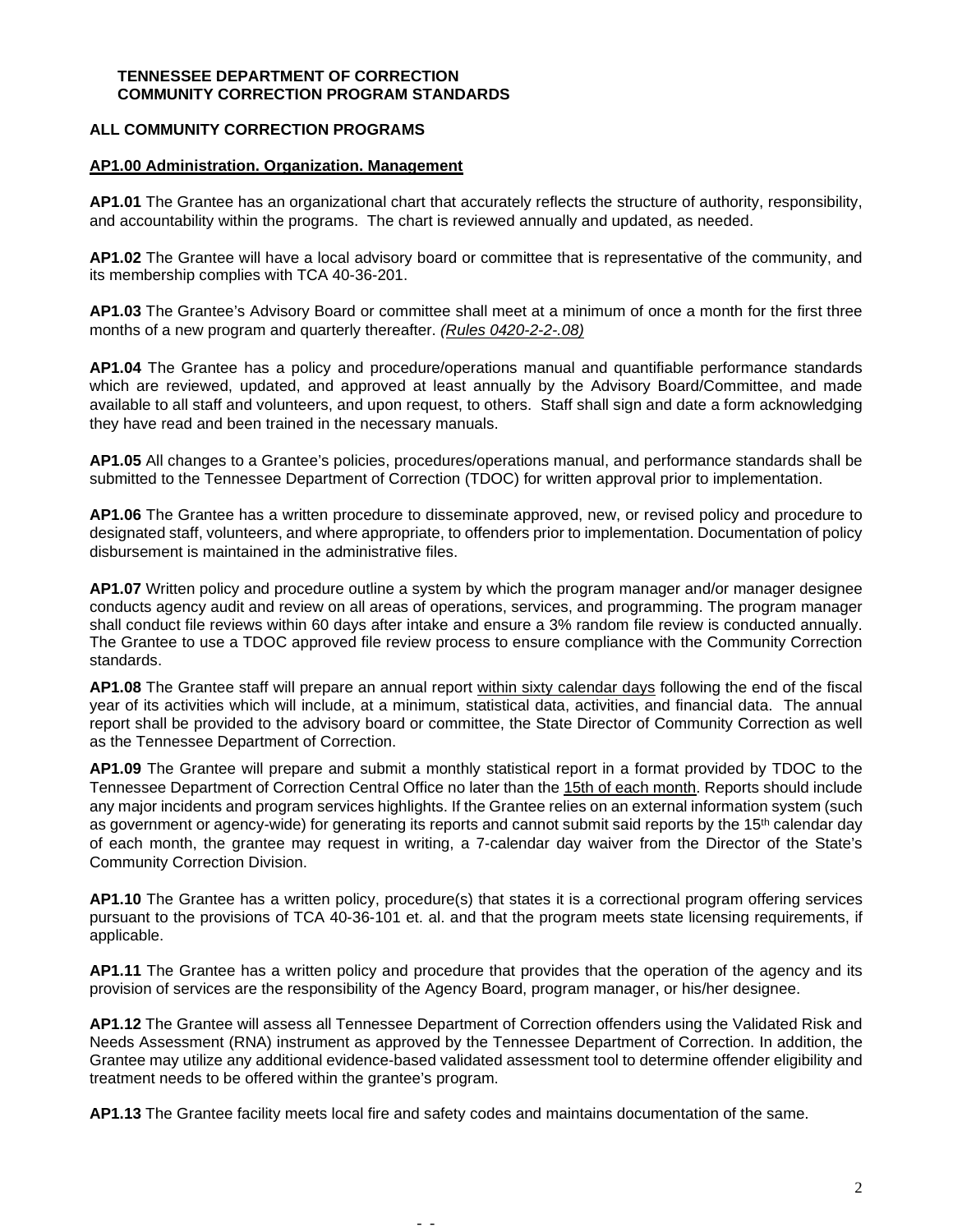**AP1.14** The Grantee mission statement affirms that the program is to provide necessary services to felony offenders to reduce the probability of continued criminal behavior, abstaining from substance use, and ensure the safety of the community.

**AP1.15** The Grantee will have a written policy and procedure regarding "Release of Information" which address circumstances under which release of information is permitted, restrictions on the type of information to be released, and structure and identification information to be placed on the form which includes, but is not limited to the following:

Name of person, agency, or organization requesting information extra spaces removed Specific information to be released Purpose or need for the information Expiration date The date consent form was signed Signature of client Signature of individual witnessing client's signature Before the release of any information regarding a client, a Release of Information form must be completed, and a signed copy placed into the client's case file.

**AP1.16** The Grantee will have a written policy and procedure regarding the length of time a case record is maintained (five-year minimum after discharge from the program).

**AP1.17** All incidents occurring within the jurisdiction of the Grantee concerning the safety and securing of the facility, community, staff, and/or clients, or those which may result in media attention, must be reported. within 24 hours of occurrence and the report shall be placed in the Offender's case file and copy forwarded to the State Director of Community Correction.

**AP1.18** All incidents within the jurisdiction of the Grantee which require physical force or restraint shall be reported in writing, dated, and signed by the staff reporting the incident. Such report shall be placed in the Offender's case file and a copy forwarded to the State Director of Community Correction within 24-hours of occurrence.

**AP1.19** Written policy and procedure provide for the use of physical force only in instances of justifiable selfdefense, protection of others, prevention of property damage, and in accordance with appropriate statutory authority. Only the minimum force necessary is employed.

**AP1.20** All grantees will follow the Tennessee Department of Correction established guidelines for Community Correction agencies for entering officer contact notes to record information into the TDOC's Offender Management System.

**AP1.20.1** Clinical and or treatment team will enter the progress of participants in the TDOC OMS system according to the Tennessee Department of Correction established guidelines for Community Correction agencies.

**AP1.21** All Grantees shall have written Policy and Procedure to ensure compliance with PREA's "Zero Tolerance" policy, and display signage and PREA publications in-plain view at all agency locations, at all times.

**AP1.22** Any Grantee providing offender supervision services shall supervise offenders according to supervision standards as set out in the standards of supervision section **S4.05, S4.06, DR1.02, RP1.00, and IO1.01.**

### **AP2.00 Personnel**

**AP2.01** The Grantee has a written policy to guard against conflict of interest. This policy will include:

- -

**AP2.01.1** That no employee connected with the agency uses his or her official position to secure privileges or advantages.

**AP2.01.2** That no staff shall accept for themselves, any member of their family, or close associate, any personal gift, favor, or service from an offender.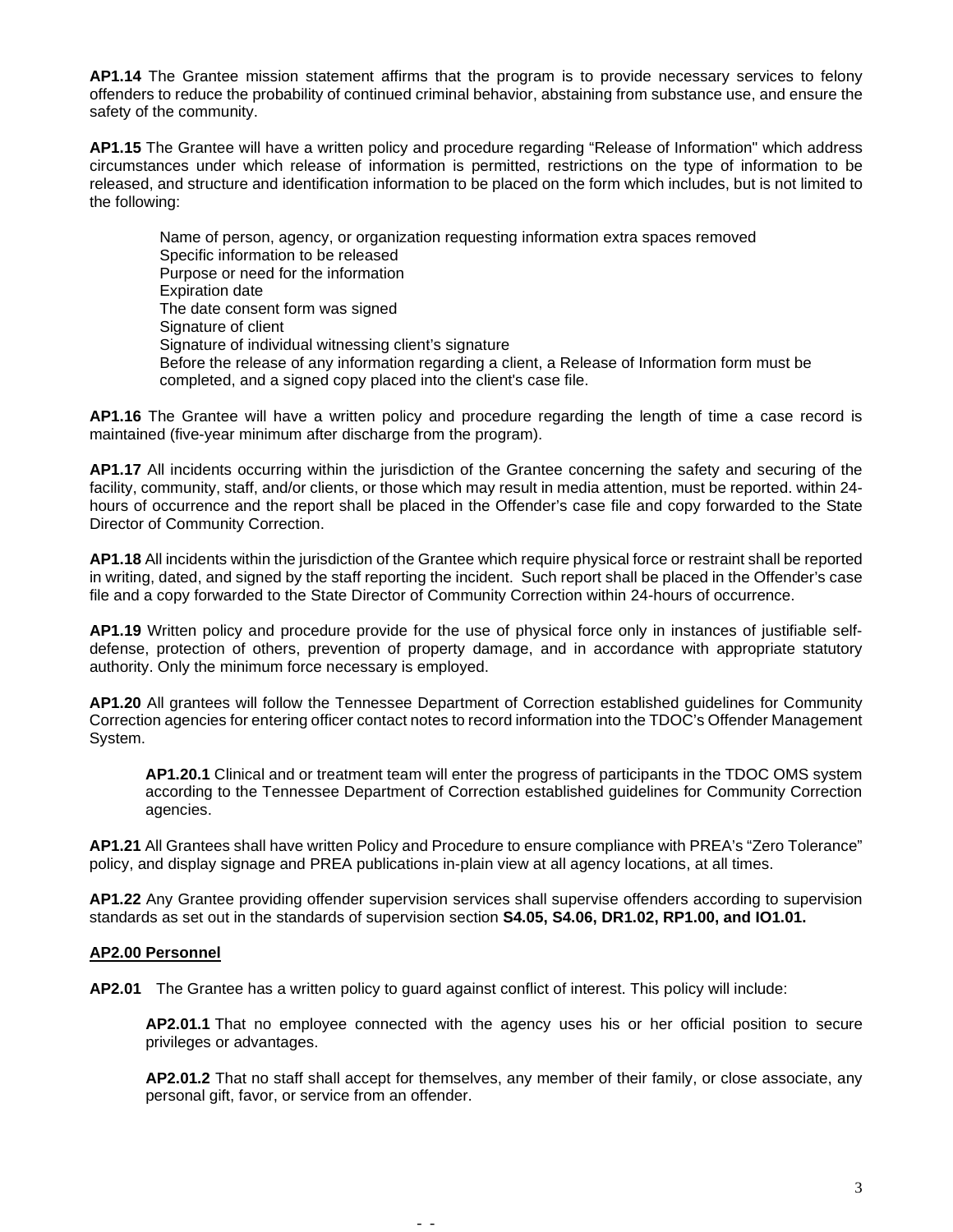**AP2.02** There will be written personnel policies and procedures that provide for a personnel manual that is reviewed and approved by the governing authority annually and is made available to employees. The personnel manual shall cover, at a minimum, the following areas.

Organizational Chart Staff Development Recruitment and Selection Promotion Job Qualifications and Job Descriptions Affirmative Action Title VI Grievance and Appeal Procedures Sexual Harassment **Orientation** Employee Evaluation Personnel Records **Benefits Holidavs** Leave (Annual, Sick, Holiday, Maternity, Military) Hours of Work (Time Sheets) Compensation **Travel** Disciplinary Procedures **Termination Resignation** Employee Probationary Period

**AP2.03** The minimum educational requirement for appointment as a community correction program manager is a baccalaureate degree in one of the social, behavioral, or management sciences, or a related field.

**AP2.04** The minimum qualifications of a case officer are a baccalaureate degree from an accredited college or university, or at least (4) years of qualifying relevant full-time professional experience. Current grantee employees who are employed at the time of contract execution may receive a waiver of the baccalaureate degree requirement.

**AP2.05** All credentialed staff shall as a minimum requirement meet all licensure and/or certification requirements set forth by Tennessee health-related boards.

**AP2.06** All annual, sick, and compensatory leave must be taken during the fiscal year that the leave was accrued. The State shall not be responsible for any carryover leave.

**AP2.07** There are written job descriptions and job qualifications for all positions of the agency. Each job description will include the job title, responsibilities of the position, and required minimum experience and education, licensure, certifications, and credentials, as applicable.

**AP2.08** The Grantee will have an employee grievance procedure that has been approved by the local advisory board.

**AP2.09** The Grantee will maintain a current, complete, and confidential personnel record for each employee.

**AP2.10** Written policies require a national background check to be completed on all NEW hires before employment or appointment. All employees shall have an annual background check; documentation of the background check will be kept in the employee's personnel file. No applicant with a felony conviction or crime of moral turpitude will be considered for employment. Annual background checks shall be completed on all employees and volunteers and results shall be maintained in the employees' personnel file.

**AP2.11** Written policy and procedure shall specify that all Community Correction personnel are prohibited from carrying weapons during the performance of duty. Any Personnel proven to be in violation shall be subject to disciplinary action up to and including termination as provided in grantee policy.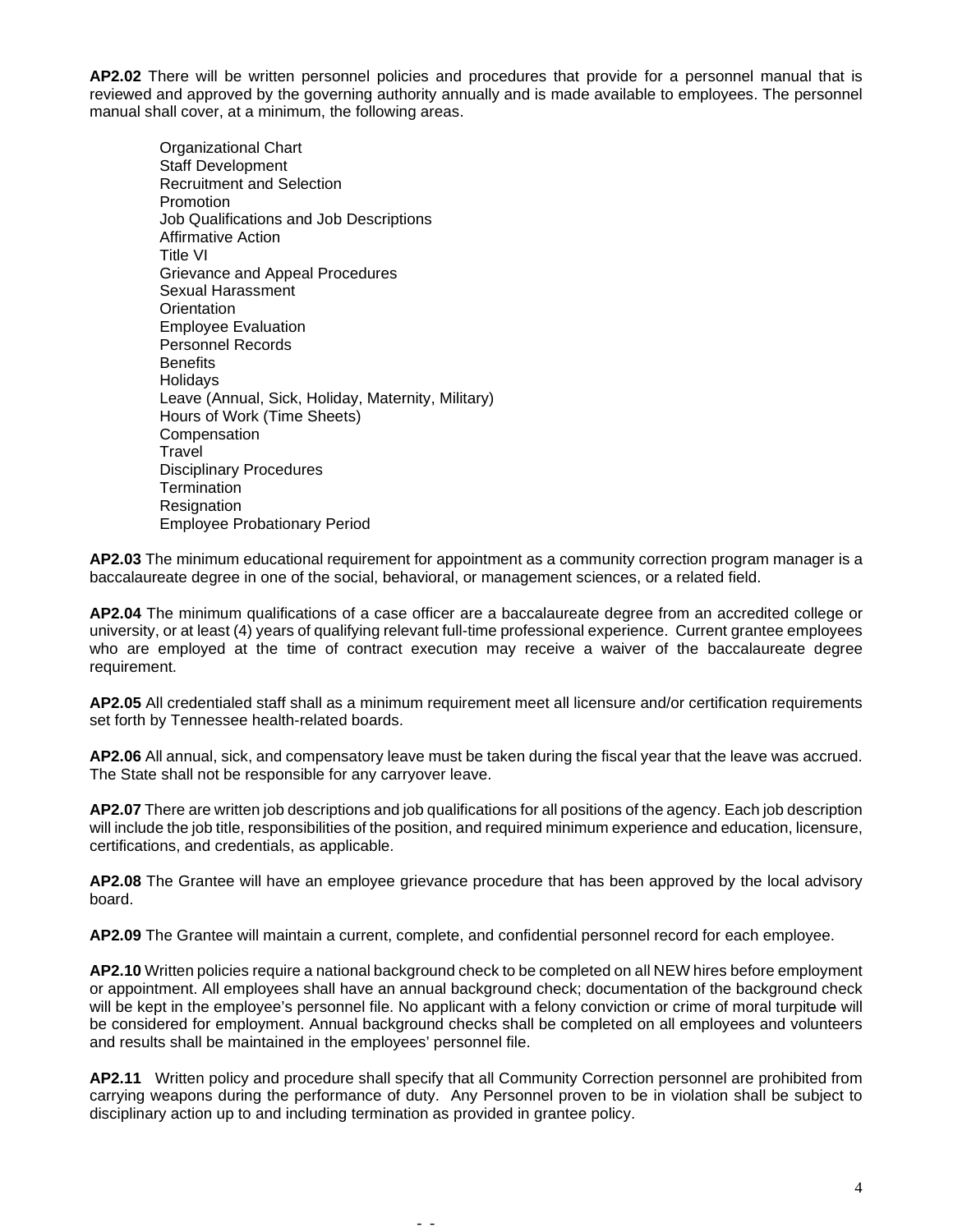### **AP3.00 Volunteers/Interns**

#### **This section applies only to an agency that utilizes volunteers or interns.**

**AP3.01** Written policy and procedure for volunteer citizen involvement include a system for selection, training, term of service, termination of service, and definition of tasks.

**AP3.02** Written policy and procedure specify that volunteers agree in writing to abide by all agency policies, particularly those relating to the security and confidentiality of information.

**AP3.03** Written policy specifies that volunteers perform professional services only when certified or licensed to do so and after a thorough check of background and professional education.

**AP3.04** Written policy specifies all volunteers shall be administered a national background check prior to employment or appointment as a volunteer, with results of the check maintained in their personnel file.

### **AP4.00 Staff Training and Development**

**AP4.01** Written policy provides that all new professional staff in the program will have at least 40 hours of onsite orientation to the policies, organizational structure, programs, and regulations of the program, as well as, Tennessee Department of Correction required Title VI, DNA Buccal Swabbing sample collection, Prison Rape Elimination Act (PREA), Emergency Operation Plans and Fire Safety, Drug-Free Workplace, and Code of Ethics. Only manager approved Grantee staff, directly responsible for offender supervision, delivery of treatment, programming, or evaluation of offenders shall receive training on the following: Validated Risk Needs Assessment (RNA), O\*NET Interest Profiler, Texas Christian University Drug Screen (TCUD) or other identified assessment tools. All orientation and offender assessment training will be completed prior to new staff performing any work related to offender treatment or supervision without direct supervision. This applies to all new full-time or parttime staff, and volunteers*.*

**AP4.02** Written policy and procedures provide that clerical and support staff employees will complete orientation and additional annual training appropriate to their assignment (Full-Time 16 hours - Part-Time 8 hours).

**AP4.03** Written policy and procedure provide that all case officers complete 40 hours of pre-service training. Preservice training will be provided by the agency, or designee, within six months of a new case officer's employment. Upon completion of orientation, the employee will sign and date a statement confirming orientation training has been received. All training will be recorded by the agency manager, and a copy kept in the employee's personnel file.

**AP4.04** Community Correction Grantees, either individually or collectively, will be responsible for providing at least 30 hours of in‑service training per year to their program managers and 40 hours of training for program case officers and treatment staff. The Tennessee Department of Correction will be responsible for providing a minimum of ten (10) hours of core issue training to the Program Managers on an annual basis. All training shall be jobrelated.

**AP4.05** Written policy requires the program manager to keep a running total of training hours of all agency employees in each individual's file for inspection upon request. This file shall contain documentation of 40 hours of Orientation and ongoing annual training hours for Clerical and Support staff, Manager, Officers, Treatment Staff, and volunteers.

### **AP5.00 Fiscal Management, Vehicle Management**

**AP5.01** The Grantee will operate under an annually written budget of anticipated revenues and expenditures that is approved by the governing authority.

**AP5.02** An annual independent fiscal audit of the agency will be conducted. The Grantee is responsible for securing and scheduling the auditor. All independent fiscal audit results will be sent to the State and must be received no later than nine (9) months after the close of the fiscal year.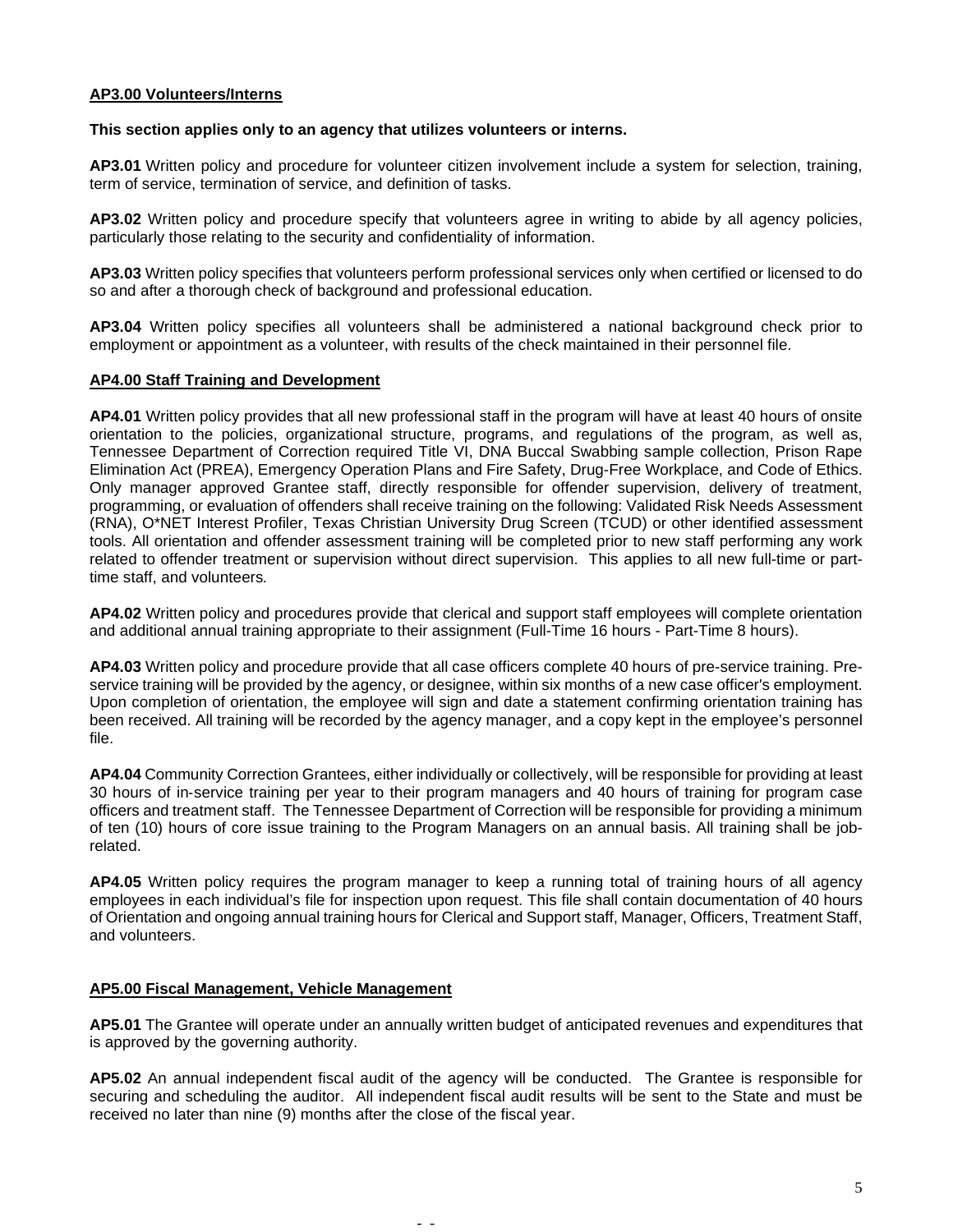**AP5.03** The Grantee's administrative capabilities will include standard procedures regarding inventory control, purchasing, and requisitioning of supplies. All monies collected will be placed in a secure location and must be deposited into a bank account within (72) hours after collection. These specific methods will be utilized for the receipt, safeguarding, dispersing, and recording of funds.

**AP5.04** Written policy, procedure, and practice provide for insurance coverage that includes, at a minimum, property insurance, and comprehensive general liability insurance; such insurance is provided either through private companies or self-insurance. Appropriate documentation for coverage is a valid Certificate of Insurance detailing Coverage Description; Insurance Company & Policy Number; Exceptions and Exclusions; Policy Effective date; Policy expiration date; Limit(s) of Liability; Name and Address of Insured, and/or a copy of Bond Coverage. A copy of the Grantee's coverage policy will be provided annually to the State Director of Community Correction.

**AP5.05** There are written fiscal policies, procedures, and practices adopted by the governing authority, including, at a minimum, the following: internal controls, petty cash, bonding, signature controls on checks, offender funds, receipting, and employee expense reimbursements.

**AP5.06** Written policy, procedure, and practice provide that the Grantee, at a minimum, prepares and distributes to its governing authority and appropriate agencies and individuals the following documents: income and expenditure statements, funding source financial reports, and independent audit reports.

**AP5.07** Written policy, procedure, and practice provide for purchasing and requisitioning supplies and equipment and for property inventory and control. All Grantee Inventory Control Reports (ICR) will be updated annually with a (signed) and complete copy provided to the State Director of Community Correction.

**AP5.07.1** Grantee will utilize TDOC's Inventory Control System (ICS) to conduct and maintain inventory of items purchased with grant funds. Inventory will be conducted monthly utilizing a 10% approach of those items. A full annual inventory will be conducted of items at the close of the contract / fiscal year and submitted no later than 30 days with the final invoice.

**AP5.08** Written policy, procedure, and practice provide that all funds, including any canteen funds, are audited independently following standard accounting procedures and that an annual financial status report is available as a public document.

**AP5.09** No Vehicle purchased with State funds can be assigned directly to a Community Correction Grantee employee and be used to travel to and from home to their workstation without approval from the State. Any exceptions must be in accordance with the State of Tennessee, Department of Finance and Administration's Comprehensive Travel Regulations, Policy 8. All vehicles, unless an exception is granted by the State, must be pooled, and made available for staff use. Vehicles must be parked at the Grantee Office at night. If any of the vehicles are needed at night for official business (i.e., surveillance, home visits, etc.) purposes, or if an employee must leave in the morning to travel to outlying areas, the vehicle may be assigned daily as these assignments arise and driven home by the employee.

> **AP5.09.1** A Vehicle Sign-out Logging System must be kept by any Grantee having purchased a car with State funds. This logging system must include the name of the employee vehicle issued to, date and time of issuance of vehicle for travel, beginning odometer reading, the reason for issuance, time of return, and odometer reading upon return.

> **AP5.09.2** All vehicles purchased with State funds will be listed on the Grantee's inventory. The annual inventory report submission shall include an original (unsigned) title for every vehicle purchased under the Grant, with all original titles being submitted to, and maintained by, the State Director of Community Correction.

**AP5.09.3** Vehicles purchased with State funds may not be used as a trade-in for a newer vehicle.

**AP5.09.4** In accordance with TCA Sections 8-30-202 and 8-30-203, any employee using a vehicle purchased with State funds is required to comply with all traffic laws and possess a valid driver's license from the employee's domicile state. A copy of the employee's driver's license should be kept on file in the employee's personnel record.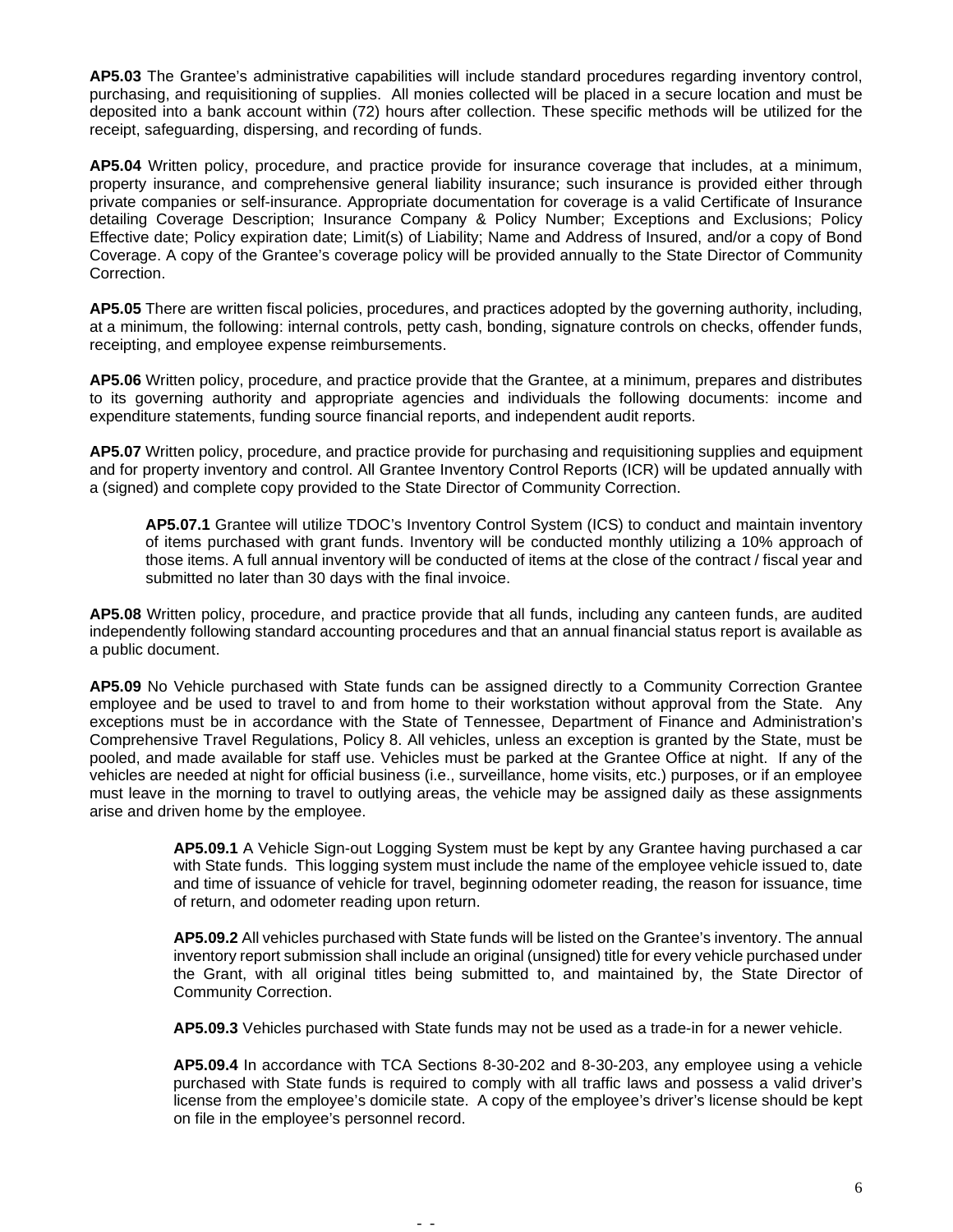**AP5.10** Each Grantee may receive up to 15% of its yearly grant at the beginning of the grant year and thereafter on a monthly reimbursement basis after the receipt of and approval of a request for funds invoice (Rules Chapter 0420-2-2-.11 (4). Any Grantee requesting an advance must place the request on Agency letterhead stationery and be submitted to the Tennessee Department of Correction Fiscal Services for approval. All advances will be repaid by the end of the fiscal year in which it was received. Any balance still owing at the end of the fiscal year will be deducted from the final expenditure claim.

**AP5.11** Disbursement Reconciliation and Close Out. The Grantee shall submit a final grant disbursement reconciliation report within 60 days of the end of the Grant Contract. Said report shall be in form and substance acceptable to the State. The State will not be responsible for the payment of invoices that are submitted to the state after the final grant disbursement reconciliation report. If total disbursements by the State pursuant to this Grant Contract exceed the amounts permitted by Section C, Payment Terms and Conditions of this Grant Contract, the Grantee shall refund the difference to the State. The Grantee shall submit said refund with the final grant disbursement reconciliation report. The Grantee must close out its accounting records at the end of the grant period in such a way that reimbursable expenditures and revenue collections are NOT carried forward.

**AP5.12** Under no circumstances, will the State reimburse rental expenses for property used by a Community Correction Grantee when the relevant property is owned by an employee (or a member of the employee's family) of the Community Correction Grantee and whose salary is paid from the Grant Contract.

**AP5.13** State Community Correction contracts will not reimburse Grantees for "longevity" pay. Longevity pay is usually given to State employees as a supplemental based on the number of years with the agency. Any Grantee agency choosing to give employees longevity pay must cover this cost from funds not associated with the Tennessee Department of Correction contract.

### **AP6.00 Research and Evaluation**

**AP6.01** The Grantee will have a policy and procedure governing the conduct of research that addresses the issues of informed consent and release of information. The TDOC Community Correction Administrator and the TDOC Director of Decision Support: Research and Planning must approve all research projects in writing prior to implementation.

### **AP7.00 Program Records**

**AP7.01** In the event an error occurs when entering a contact note in TDOC OMS and an edit or deletion request must be made, (i.e., duplication, entered under wrong offender, incorrect date/time, etc.), the author or staff person who found the error shall notify a supervisor using the Contact Note Edit/Deletion Request Memo. The exact editing request shall be composed and forwarded to the supervisor (i.e., in an email), and must contain the date and signature of the requesting staff person. The supervisor shall review the requested correction(s) and, if appropriate, request the edit or deletion of the contact note through the TDOC Helpdesk using the Contact Note Edit/Deletion Request Memo. The memo shall be emailed to [TDOC.helpdesk@tn.gov](mailto:TDOC.helpdesk@tn.gov) with "Contact Note Edit/Deletion Request" in the subject line. A contact note may be edited or deleted up to two months after it was originally written. After that, the Contact Note Edit/Deletion Request Memo, with all appropriate signatures and dates must be forwarded by the supervisor to the Community Corrections Administrator. If the request is approved the Community Corrections Administrator will forward the signed and dated Contact Note Edit/Deletion memo to [TDOC.helpdesk@tn.gov](mailto:TDOC.helpdesk@tn.gov) with "Contact Note Edit/Deletion Request" in the subject line.

**AP7.02** Program policies shall provide that all staff adhere to Tennessee Department of Correction procedures and functions regarding access and use of the TDOC OMS system. Programs shall be aware of and ensure the necessity of system security procedures. All programs will utilize the TDOC OMS system as mandated by the Tennessee Department of Correction.

**AP7.03** The intake report shall be entered in the TDOC OMS (LCDG) under code AAAA to record detailed information about the offender's arrival. The Intake Report should include at a minimum:

- 1. Date and Time of last court date appearance.
- 2. Judgment Order information or placement relevant details.
- 3. Restrictions Court Ordered special instructions, treatment assignments.

- 4. Estimated start date of program supervision.
- **5.** Notes about split confinement and/or dual supervision
- 6. Estimated date of program completion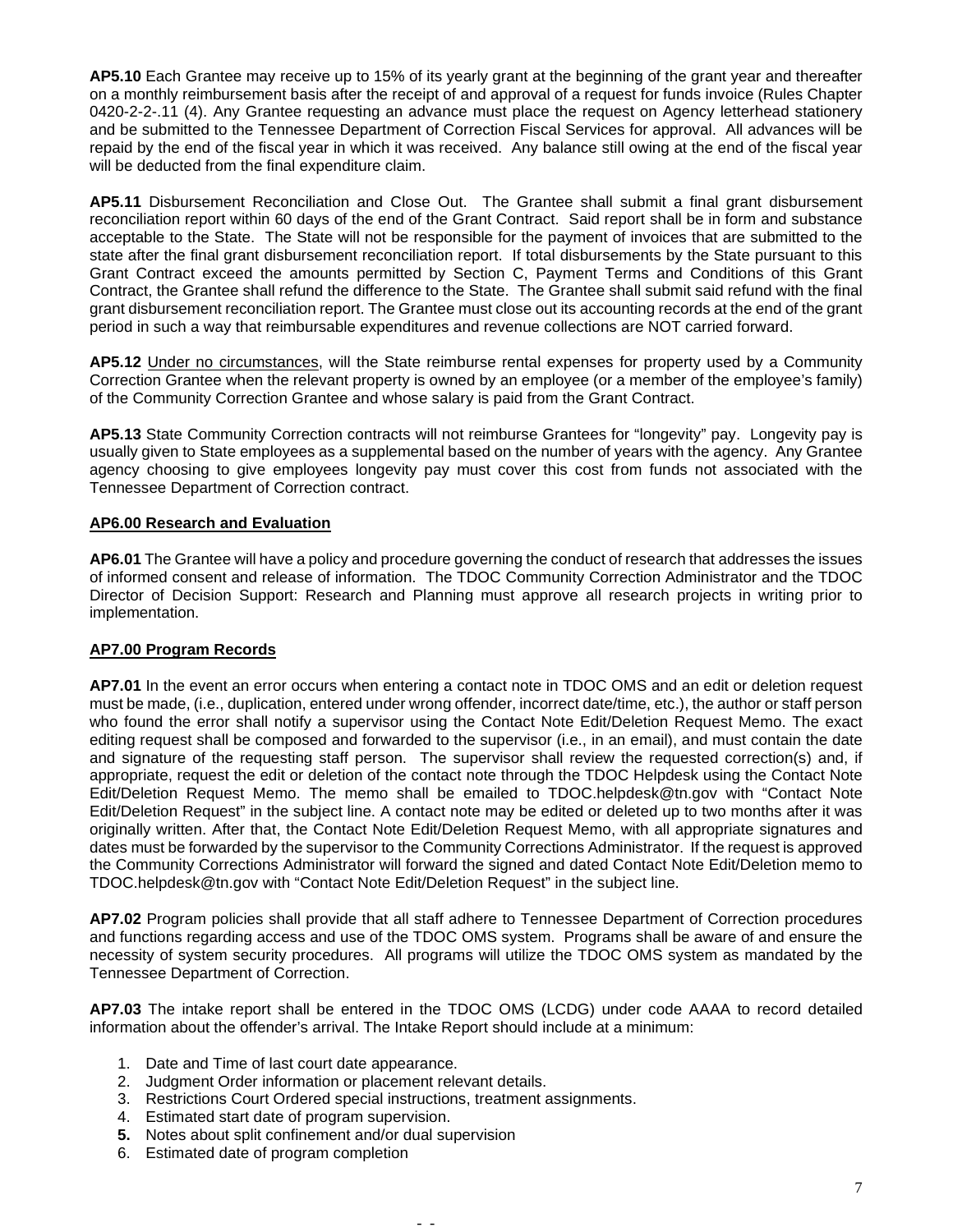**AP7.04** The discharge/termination report shall be entered in the (LCDG) TDOC OMS under code TEPE to record detailed information about the offender's departure. The Discharge/Termination TEPE Report should include at a minimum:

- 1. Date and Time of program completion/departure.
- 2. Relevant outcomes or details of termination.
- 3. Outcome assessment/ staff treatment assessment/comments.
- 4. Detail any program highlights

AP7.05 The grantee will utilize TDOC OMS contact codes and accompanying notes listed within the Community Correction Contact Note Handbook unless otherwise listed within the Community Correction Standards.

#### **AP8.00 Physical Plant**

**AP8.01** The building conforms to all applicable state and local building codes.

**AP8.02** Private counseling and group meetings space is provided.

**AP8.03** All proposed leases and any proposed extension must be reviewed and approved by TDOC.

**AP8.04** Any non-compliance with applicable state and local building codes must be reported to TDOC upon discovery, within 24 hours of occurrence, and corrected within stated timeframes by the inspecting agency.

#### **AP9.00 Safety and Emergency Procedures**

**AP9.01** The Facility will have written fire and other emergency plan/s that are communicated to all employees, volunteers, visitors, and offenders. Emergency plans shall contain contingency space plans during emergencies. These plans are reviewed and updated at least annually.

**AP9.02** There shall be a written policy and procedure regarding fire prevention regulations to ensure the safety of staff, volunteers, offenders, and visitors. The policy and procedure include:

Provisions for qualified/certified fire protection service A system of fire inspections and testing of equipment and related services An annual inspection by a local and/or state fire official Availability of fire protection equipment at designated locations

**AP9.03** All emergency plans shall be disseminated to all designated staff and are posted in conspicuous places in the residential facility.

**AP9.04** All Staff must be initially trained in the implementation of the emergency plans. All training shall be documented.

**AP9.05** Emergency evacuation drills and annual training thereafter are conducted at least quarterly during hours when the majority of residents are in the residential facility. All drills are to be documented.

**AP9.06** All facility exits must comply with state and/or local fire safety codes.

**AP9.07** The Facility shall have an automatic fire alarm and smoke detection systems that are approved by the state fire marshal. All systems shall be tested regularly. The facility shall have documentation on the system testing.

**AP9.08** All hazardous substances shall comply with TOSHA standards pertaining to the storage and safety data sheet accessibility (dealing with chemicals).

- -

### **COMMUNITY CORRECTIONS SUPERVISION PROGRAMS**

### **S1.00 Pre-Sentence Investigative Reports**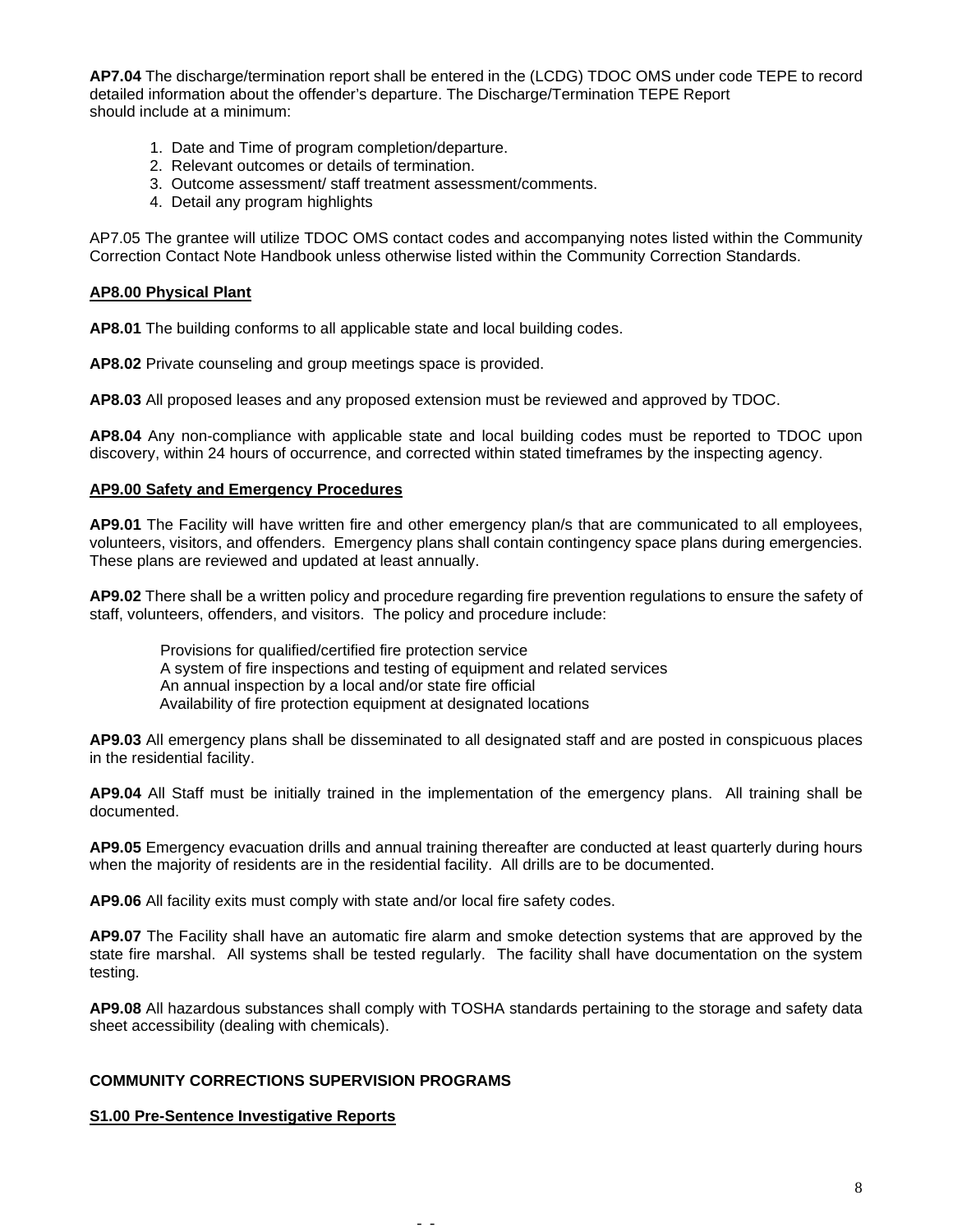**S1.01** Written policy and procedure govern the conduct of case officer pre-sentence investigations, and preparation of reports in accordance with the Tennessee Department of Correction Pre-Sentence Investigation (PSI) manual.

**S1.02** All pre-sentence (investigative) reports and recommendations are reviewed and approved by a program manager or designee prior to submission to the court.

S1.02.1 All pre-sentence investigative reports will include a validated risk and needs assessment.

**S1.03** Written policy and procedure protects the confidentiality of pre-sentence reports and case records.

**S1.04** All offenders court-ordered to a community correction treatment program are required to have an investigative report entered in the Tennessee Offender Management System (OMS). In the event an offender is admitted into the program and has a Pre-Sentence Report on the current offense in the TDOC OMS, the community correction agency is not required to complete a report. Any offender admitted into a community correction program, who does not have an investigative report on file in the TDOC OMS is required to have a post-sentence report completed and entered in the TDOC OMS within forty-five (45) working days from program admittance.

**S1.05** All community correction offenders who are revoked shall have a classification report completed in the TDOC OMS. If an investigative report was already completed by the community correction agency and is in the TDOC OMS, the supervising agency shall be required to update the PSI information as required by the Tennessee Department of Correction, Pre-sentence Investigation Manual. Otherwise, a classification report is required to be completed within ten (10) working days following the date the offender was revoked.

### S1.06 Grantee Program Eligibility Requirements

Required Program and Service Offerings from Proposer:

- 1. Community Correction Proposer must offer one or more of the components listed below, except for supervision. If supervision is a component of the proposal, the Proposer must offer one or more additional components listed below to be considered for funding.
- 2. Co-Occurring Disorder Treatment Services
- 3. Day Reporting Centers
- 4. Intensive Outpatient Treatment
- 5. Residential Treatment Centers
- 6. Supervision with one or more of the components listed in 2 through 5
- 7. If a supervision component is proposed, the supervision shall follow the Standards of Supervision outlined in sections S4.05 and S4.06, unless stated otherwise in the Day Reporting, Residential Treatment, or Intensive Outpatient Section.

# **S2.00 Records**

**S2.01** The Grantee has written policy, procedures, and practice governing case record management, including, at a minimum, the following areas: the use and content of offender records; right to privacy; security, placement, and preservation of records; and schedule for retiring or destroying inactive records.

**S2.02** Each case record includes, at a minimum, the following information maintained at all Community Correction facilities.

- 1. Offender Background Information Form
- 2. Investigation Report on the TDOC OMS (PSI), (PSR)
- 3. Signed behavioral contract and/or program rules if applicable
- 4. Buccal Swabbing-DNA Sampling information
- 5. Medical, Psychological record (if applicable)
- 6. Individual plan or program (if applicable)
- 7. Signed release of information forms (when utilized)
- 8. Evaluation/assessments; RNA, TCUD, O\*NET (as identified)
- 9. Current employment data
- 10. Judgment document and/or court order to community correction

- 11. Signed Offender Grievance Form
- 12. Referrals to other agencies (if applicable)
- 13. Drug/Alcohol screenings/results
- 14. Progress reports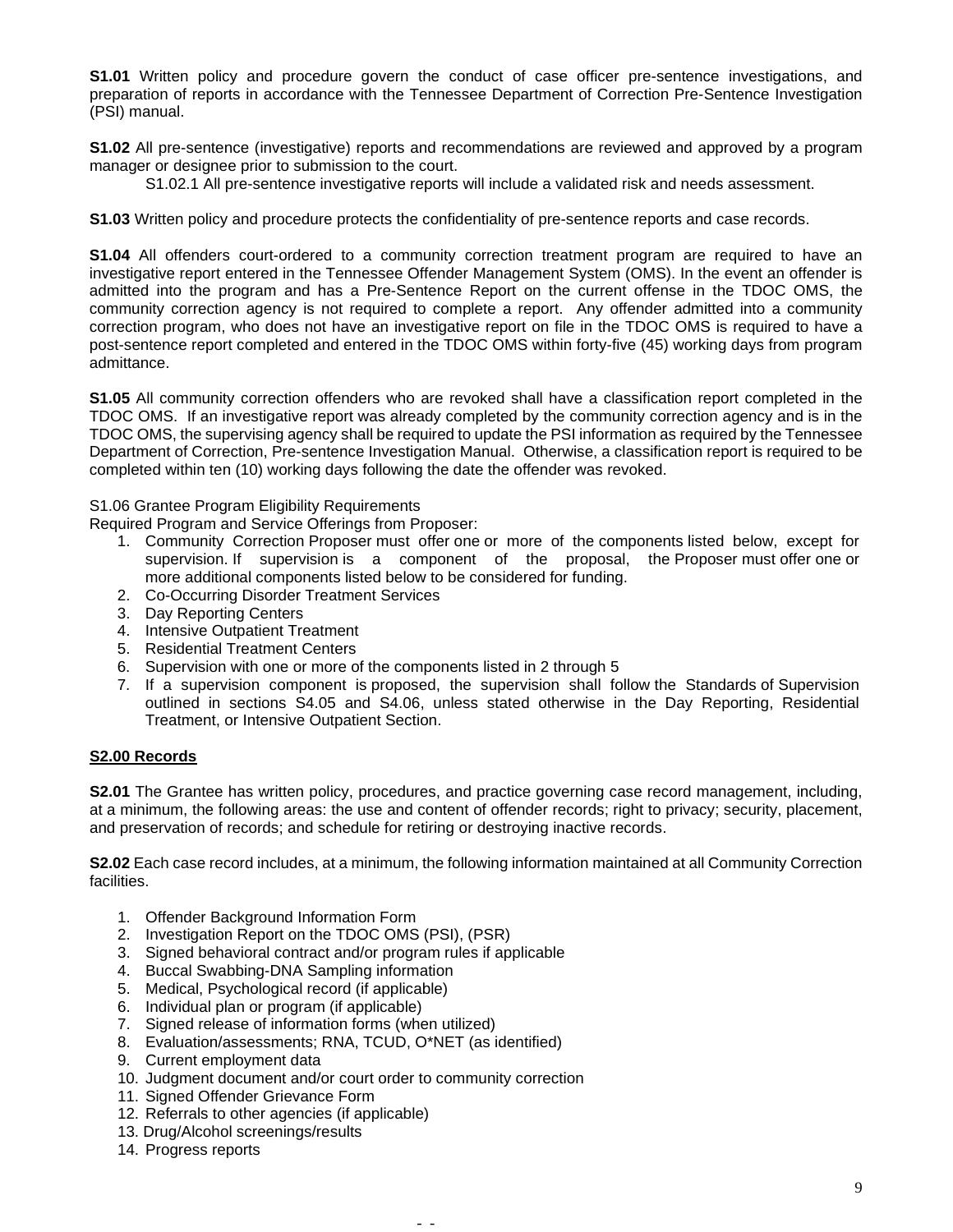- 15. Chronological entries
- 16. Violation Report (if applicable)
- 17. Grievance and disciplinary record (if applicable)
- 18. Title VI
- 19. Judicial orders for DNA Sampling (if applicable)
- 20. Initial Intake Information Form
- 21. Offender Case Plan
- 22. Program Rules and Disciplinary Policy

**S2.03** Each clinical file case record includes, at a minimum, the following information at all Community Correction facilities.

- 1. Addiction Severity Index/Assessment
- 2. Treatment Plan
- 3. Discharge Summary
- 4. Therapy Progress Notes
- 5. Crisis Plan
- 6. Treatment Team Notes (To include progress through the treatment program)
- 7. Drug Screening Records
- 8. Confidentiality Agreement
- 9. Signed release of information forms (to include 42 CRF Part 2)

**S2.04** All significant supervision contacts, as defined by the Community Correction Contact Note Handbook, will be recorded in TDOC OMS.

**S2.05** Offender case record audits are conducted by the manager or manager designee in accordance with written policies and procedures. Program Managers will ensure that quarterly audits are conducted for each case officer, and the manager will ensure that all offender case records are reviewed by the manager or manager designee at least once during each 90-day period. Agency managers will ensure that offender case records comply with State and Program standards and that there is clear documentation of the audits within each offender case file. A followup review will be conducted within 45 days following the initial case file audit to verify any case record discrepancy findings during the previous audit have been addressed.

**S2.06** Written policy and procedure regarding the confidentiality of individual case records will address at a minimum:

- 1. Offender access
- 2. Staff access
- 3. Circumstances when the release of information is permitted; and
- 4. Restrictions on the type of information that can be released

**S2.07** Required release of information forms shall include but are not limited to:

- 1. Name of person, agency, or organization requesting information
- 2. Name of person, agency, or organization releasing information
- 3. The specific information to be disclosed
- 4. The purpose or need for the information
- 5. Expiration date
- 6. Date consent form is signed
- 7. Signature of the offender; and
- 8. Signature of individual witnessing offender's signature

A copy of the consent form is maintained in the offender's case record.

**S2.08** Written policy and procedure specify that all materials relating to any offender with whom the Grantee has had personal contact, shall be maintained for at least five (5) years after termination of the case, and/or until all audit issues have been resolved; whichever is longer.

**S2.09** Written policy and procedure specify that in the event an officer is on leave or whose position is vacant for an extended period, that there exists and is implemented a mechanism to provide continuing supervision services to the vacant officer's caseload.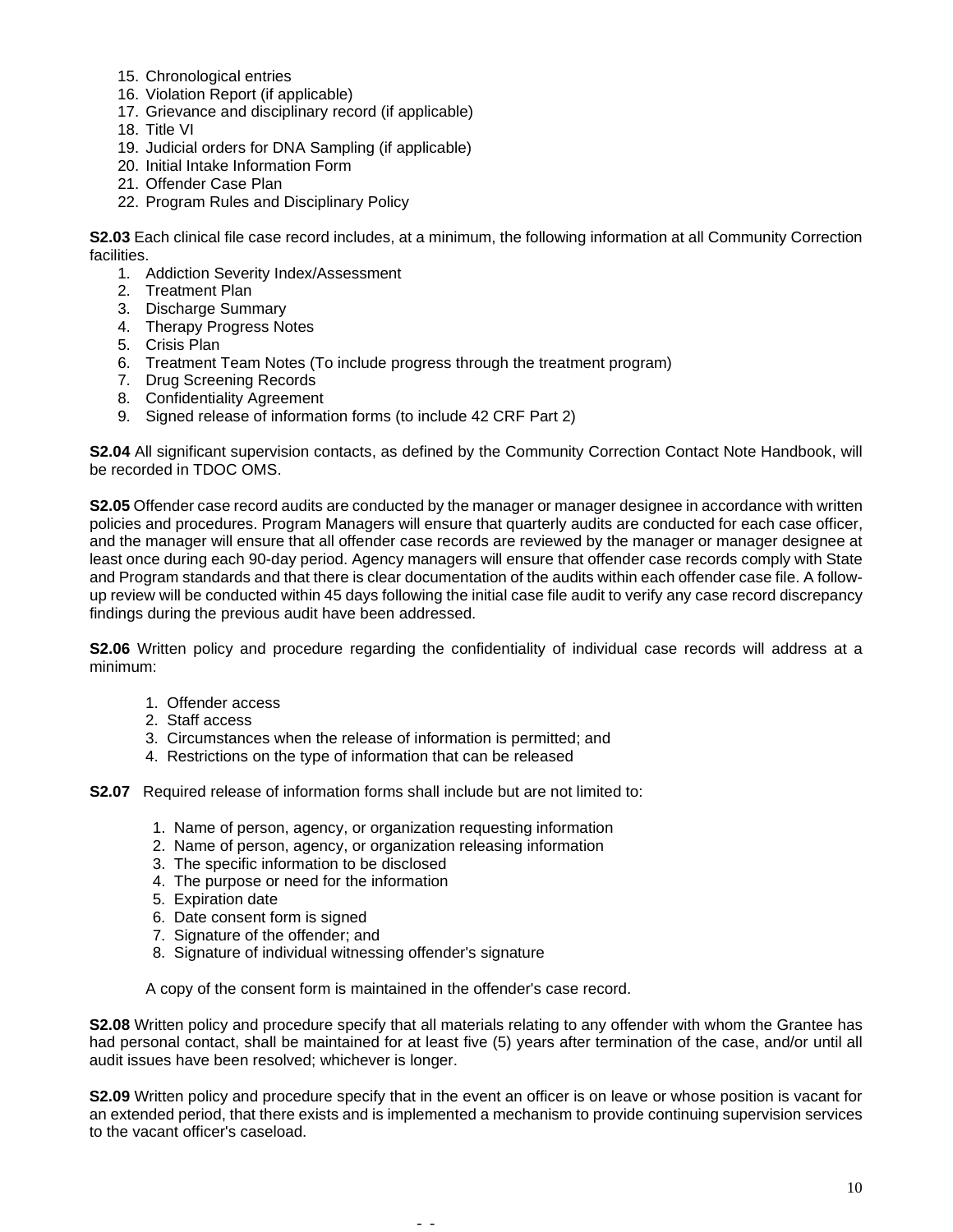**S2.10** Written policies shall provide that all staff adhere to Tennessee Department of Correction procedures regarding access and use of the TDOC OMS offender management system. Programs shall be aware of and ensure the necessity of system security procedures. All agencies will utilize the TDOC OMS system as mandated by the Tennessee Department of Correction, including required entries in the TDOC OMS.

**S2.11** In the event an error occurs when entering a contact note in the TDOC OMS and an edit or deletion request must be made, (i.e., duplication, entered under wrong offender, incorrect date/time, etc.), the author or staff person who found the error shall notify a supervisor using the Contact Note Edit/Deletion Request Memo. The exact editing request shall be composed and forwarded to the supervisor (i.e., in an email), and must contain the date and signature of the requesting staff person. The supervisor shall review the requested correction(s) and, if appropriate, request the edit or deletion of the contact note through the TDOC Helpdesk using the Contact Note Edit/Deletion Request Memo. The memo shall be emailed to [TDOC.helpdesk@tn.gov](mailto:TDOC.helpdesk@tn.gov) with "Contact Note Edit/Deletion Request" in the subject line. A contact note may be edited or deleted up to two months after it was originally written. After that, the Contact Note Edit/Deletion Request Memo, with all appropriate signatures and dates must be forwarded by the supervisor to the Community Corrections Administrator. If the request is approved the Community Corrections Administrator will forward the signed and dated Contact Note Edit/Deletion memo to [TDOC.helpdesk@tn.gov](mailto:TDOC.helpdesk@tn.gov) with "Contact Note Edit/Deletion Request" in the subject line.

# **S3.00 Intake. Transfer. Discharge and Termination**

**S3.01** The intake report shall be entered in the TDOC OMS (LCDG) using code AAAA to record detailed information about the offender's arrival. The Intake Report should include, at a minimum, the following information.

- 1. Date and Time of last court date appearance
- 2. Judgment Order information or placement relevant details
- 3. Restrictions, Court Ordered special instructions /treatment assignments
- 4. Estimated start date of program supervision
- 5. Notes about split confinement and/or dual supervision
- 6. Estimated date of program completion
- 7. Risk assessment supervision level

**S3.02** Policy outlines the Validated Risk and Needs Assessment (RNA) process, and all other assessment processes for each offender referred or under supervision. A complete RNA is required for every offender, unless a current RNA, completed within the last 12 months, exists upon arrival. An Offender Case Plan (OCP) is also required for every offender. In compliance with TDOC Policy 110.09 and 703.02, only RNA Certified Users completing the Assessor Development Model (ADM) and RNA Certified Assessors will conduct and record the RNA. Only RNA Certified Users and/or RNA Certified Assessors may develop the OCP. Only manager-approved staff will conduct and record the TCUD results. Assessments and the development of the OCP must be done within 60 days of an offender's arrival. RNA and TCUD assessments must be repeated every calendar year or with any significant life event as defined in TDOC policy, 513.11, and 703.02, for each supervised offender.

**S3.03** The assessment should include any report submitted to the court prior to sentencing that identifies an Offender's specific needs, or a similar report prepared after sentencing. At a minimum, this includes information from outside agencies or vendors, or any internally generated diagnostic evaluations.

**S3.04** All offenders in community correction shall have a written, signed behavioral contract. At intake, the community correction staff shall discuss and develop with each offender a written behavioral contract based on the assessment of client needs, outlining specific objectives to be achieved by the offender while in the program, the offender's obligations to the victim and community, and signed by the offender agreeing to abide by the terms of the contract.

**S3.05** Policy and procedure ensure that each offender is provided appropriate information to understand his/her conditions of the sentence; receives a written copy and acknowledges receipt and understanding in writing.

**S3.06** When specific services ordered by the court are not available, the field staff shall notify the court. Documentation of such notification shall be maintained in the offender's case file.

**S3.07** Policy and procedure establish a process for the successful discharge/termination of offenders. At a minimum, each offender file will be reviewed for successful termination after each twelve (12) month period of supervision. The first such review will come at 12 months and thereafter at least annually or sooner or at the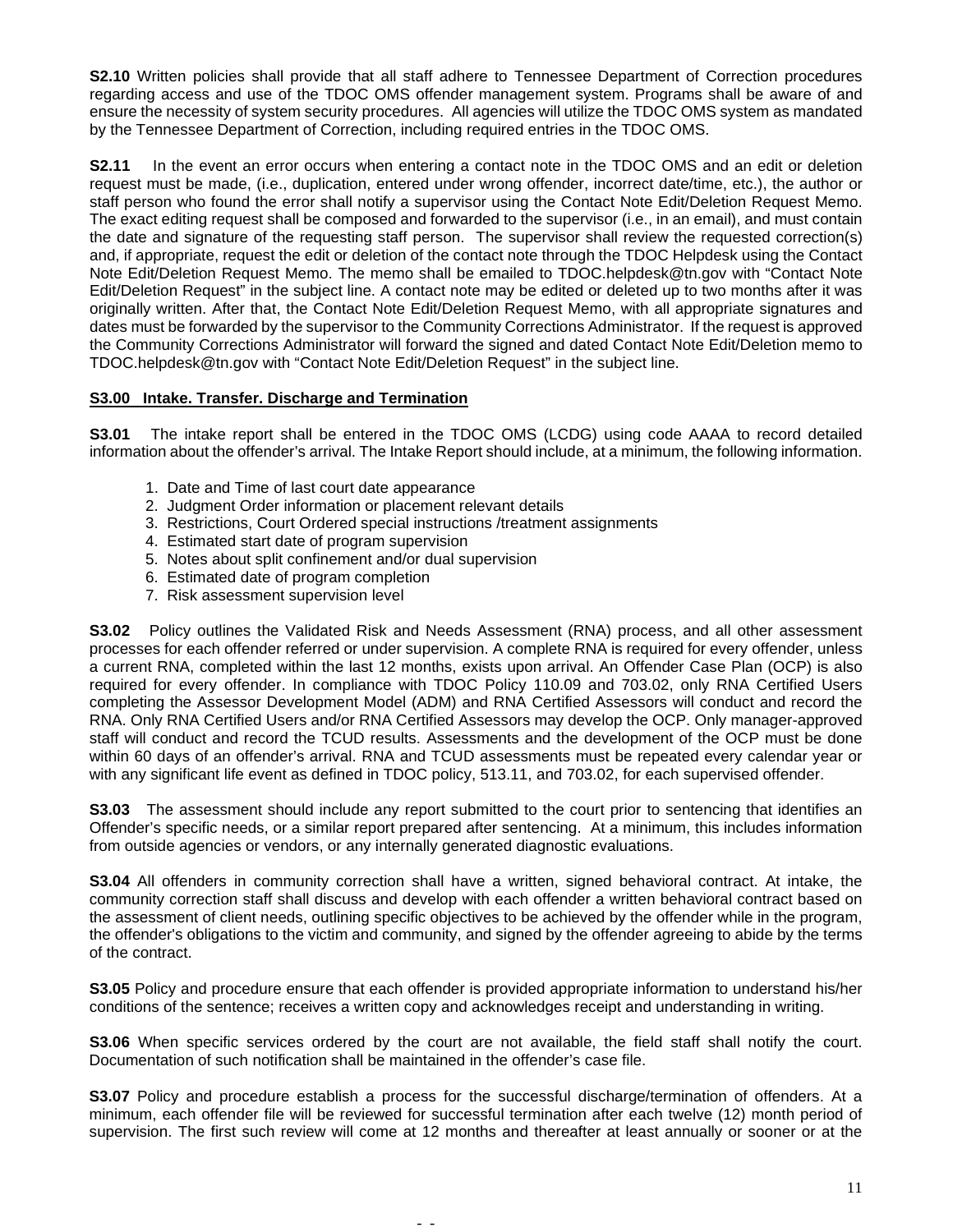discretion of the Program Manager or designee. The results of the review will be recorded in the case file and the TDOC offender management system.

**S3.08** The Grantee shall adhere to the Tennessee Department of Correction written procedures governing the transfer of offender supervision to and from other agencies. All transfers shall be acceptable if an offender has a residence in the receiving agency county, is determined to be ready for transfer, and has the sentencing court's permission to transfer.

**S3.09** The sending agency is required to have all paperwork complete (i.e., the case file set-up, pre- or postsentence reports), fees, behavioral contract signed and explained to the offender, initial interview and assessments completed, and all entries completed on the TDOC OMS. This is the sending agency's responsibility to have completed on all offenders.

**S3.09.1** The sending manager will contact the receiving manager, by email to notify the receiving agency of the request to transfer and to start the transfer investigation.

**S3.09.2** The receiving agency has (15) days to assign a transfer investigation to an officer, investigate, and reply to the sending agency's manager.

**S3.09.3** The receiving agency manager will contact the sending agency as to the status of the transfer, (accepted or rejected) by email.

**S3.09.4** The sending agency will forward the case file. Any file that has incomplete data should be returned to sending agency.

**S3.09.5** Receiving agency shall make the TDOC OMS changes, (LIMD, LCD3, LCDF, LCDG) and start supervising the case.

**S3.09.6** Sending agency shall complete a QQQQ entry in the TDOC OMS explaining the reason for transfer, any treatment provided or other interactions, and any court-ordered conditions.

**S3.10** Written policy and procedure requires that all offenders are informed of the grievance procedure available and discuss the procedure with the offender during the intake process.

**S3.11** The Grantee shall develop policy and procedures that specifically outline the frequency and manner in which offender drug testing, criminal records checks, and employment verifications are administered for active cases under supervision. Any such procedure shall be quantifiable.

**S3.12** The discharge/termination report shall be entered in the TDOC OMS (LCDG) under code TEPE to record detailed information about the offender's discharge. The discharge/termination Report should include at a minimum:

- 1. Date and Time of program completion/departure
- 2. Relevant outcomes or details of the termination
- 3. Outcome assessment/ staff treatment assessment/comments
- 4. Detail any program performance highlights

#### **S4.00 Offender Contacts and Supervision**

**S4.01** Written policy prohibits any offender from being in a position of control or authority over another.

- -

**S4.02** The Grantee will have a written policy and procedure relative to searches that clearly state the Grantee is precluded from searching an offender, an offender's home, and/or property.

**S4.03** The use of personal abuse and corporal punishment is prohibited through written policy and procedure.

**S4.04** Policy establishes levels of supervision and regulates movement between supervision levels. The Grantee will utilize supervision strategies and programs that have been scientifically demonstrated to enhance compliance with the court or releasing-authority-ordered conditions and to reduce criminal behavior. Standards for supervision of offenders both during and after completion of treatment components are listed below.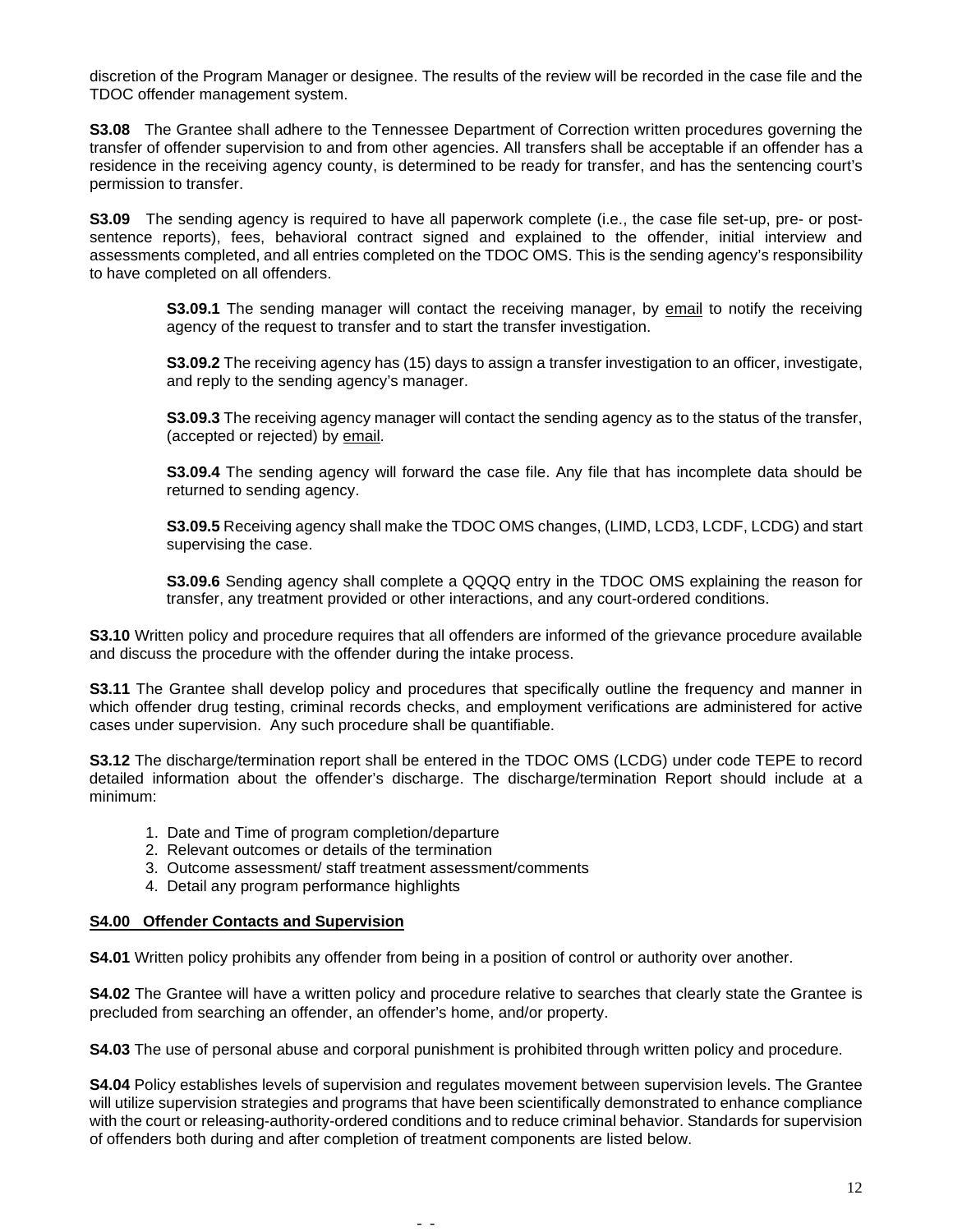### **S4.05** Active Supervision Standards

The supervision standards outlined below illustrate risk-based supervision levels that direct the frequency and types of interaction with offenders actively supervised within the community. All offenders shall enter supervision through the Intake supervision level to assess the offender's risk and needs. Upon completion of risk and needs assessments, the offender shall be placed within the corresponding supervision level associated with the assessed risk and needs.

### **S4.05.1** Intake:

This supervision classification is exclusively reserved for offenders transitioning from the courts to community supervision.

- a. Intake: Offenders shall be placed under this plan of supervision at the beginning of their supervision. Once the offender has been assessed pursuant to the TDOC Approved Risk and Need Assessment, the offender shall be placed in the corresponding supervision level based upon their assessed level of risk. Offenders shall not remain in an intake plan of supervision for more than 45 days.
- b. The requirements for this class of supervision are:
	- (1) Face to face field or office contacts/two per month
	- (2) Home visit/one per month
	- (3) Supervision fee verification/one per month
	- (4) Special conditions verification/one per month
	- (5) Arrest check/one per month
	- (6) Employment verification/one per month
	- (7) Drug screen/one per month
	- (8) Risk assessment/one per month
	- (9) Offender case plan/one per month

**S4.05.2** Enhanced: This supervision classification includes the following supervision levels:

- a. Enhanced: This supervision level includes offenders ordered by the court to be placed under enhanced or intensive supervision and offenders assessed as "criminally diverse" or "high violent" by the risk and needs Assessment as approved by TDOC.
- b. The requirements for this class of supervision are:
	- (1) Face to face field or office contacts/three per month
	- (2) Home visit/one per month
	- (3) Supervision fee verification/one per month
	- (4) Special conditions verification/one per month

- (5) Arrest check/one per month
- (6) Employment verification/one per month
- (7) Drug screen/one every six months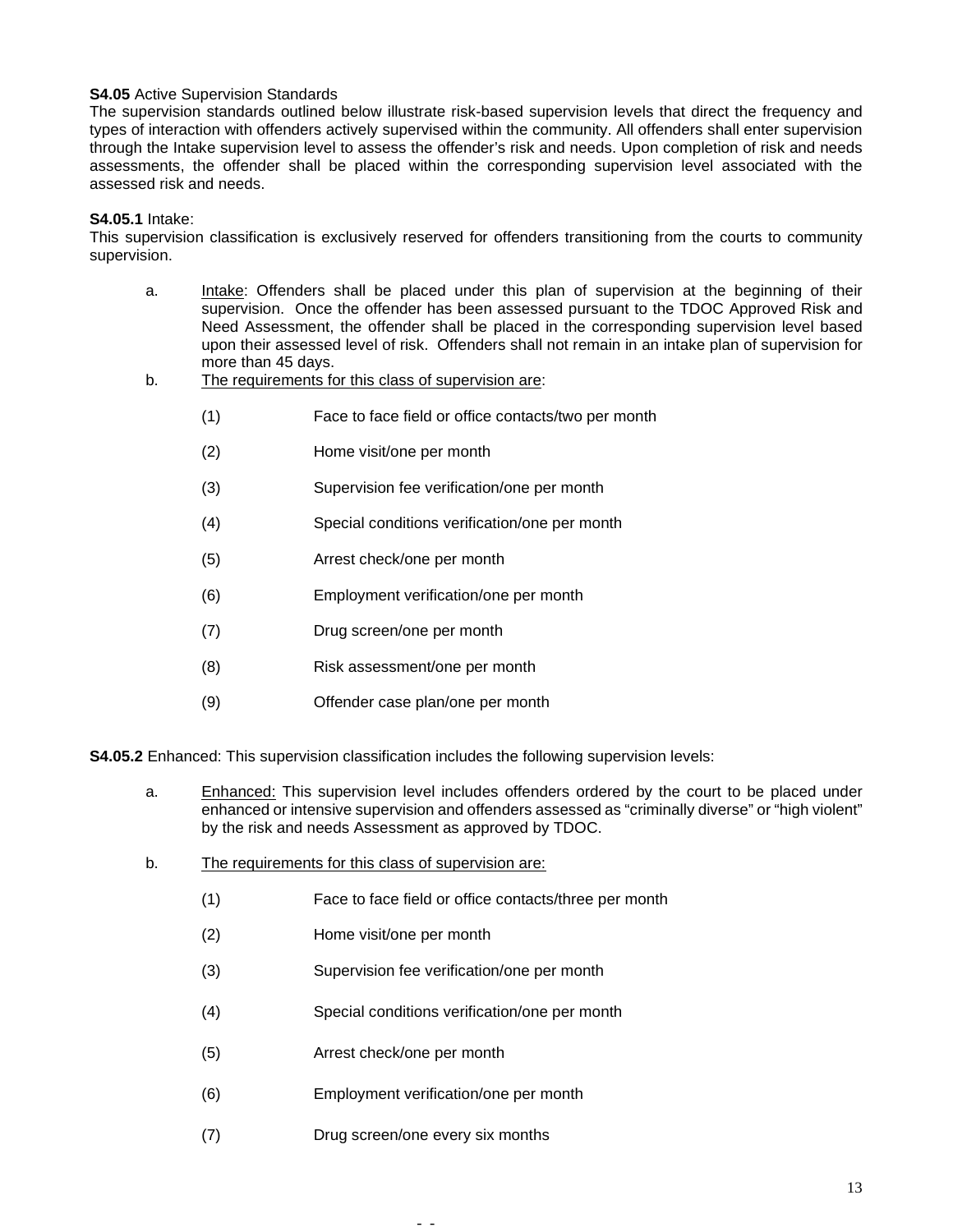- (8) Risk reassessment/one per year
- (9) Progress report (ICOTS)/one per year, if applicable
- (10) Offender case plan/one every three months

**S4.05.3** Maximum: This supervision classification includes the following supervision levels:

- a. Maximum: This supervision level includes offenders assessed as "high property" or "high drug" by the risk and needs Assessment as approved by TDOC.
- b. The requirements for this class of supervision are:
	- (1) Face to face field or office contacts/two per month
	- (2) Home visit/one per month
	- (3) Supervision fee verification/one per month
	- (4) Special conditions verification/one per month
	- (5) Arrest check/one per month
	- (6) Employment verification/one per month
	- (7) Drug screen/one every six months
	- (8) Risk reassessment/one per year
	- (9) Offender case plan/one every three months
	- (10) Progress report (ICOTS)/one per year, if applicable

**S4.05.4** Medium: This classification includes the following supervision levels:

- a. Medium: This supervision level includes offenders assessed as "moderate" by the risk and needs Assessment approved by TDOC.
- b. The requirements for this class of supervision are:
	- (1) Face to face field or office contacts/one every three months
	- (2) Home visit/one every six months
	- (3) Supervision fee verification/one every three months
	- (4) Special conditions verification/one every three months
	- (5) Arrest check/once every three months
	- (6) Employment verification/one every three months
	- (7) Drug screen/one a year
	- (8) Risk reassessment/one per year
	- (9) Offender case plan/one every six months
	- (10) Progress Report (ICOTS)/one per year, if applicable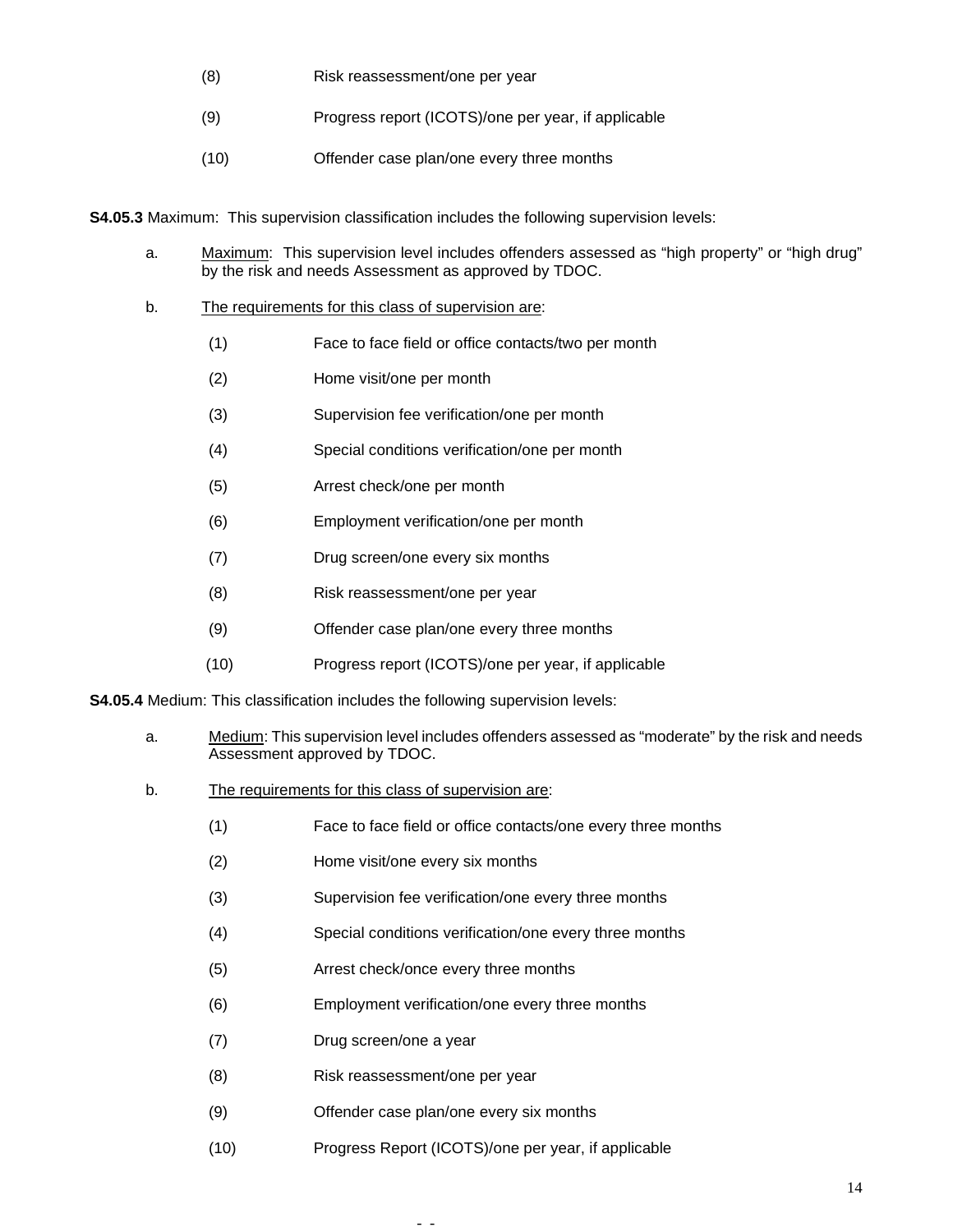**S4.05.5**. Minimum: This classification includes the following supervision levels:

- a. Minimum: This supervision level includes offenders assessed as "low" by the risk and needs Assessment approved by TDOC.
- b. The requirements for this class of supervision are:
	- (1) Face to face field or office contacts/one every six months
	- (2) Home visit/one per year
	- (3) Supervision fee verification/one every six months
	- (4) Special conditions verification/one every six months
	- (5) Arrest check/one every six months
	- (6) Employment verification/one every six months
	- (7) Drug screen/one per year
	- (8) Risk reassessment/one per year
	- (9) Offender case plan/one every year
	- (10) Progress report (ICOTS)/one per year, if applicable

### **S4.05.6** Warrant on Bond:

Offenders released on bond, pending a revocation hearing, shall be moved to the next highest supervision level in TOMIS until disposition of revocation. If the offender is returned to supervision after disposition of a revocation, the officer shall complete a risk reassessment pursuant to Policy #703.02 to determine the appropriate levels of supervision.

### **S4.06 Inactive Offender Supervision Standards**

The supervision standards outlined below illustrate risk-based supervision levels that direct the frequency and types of interaction with offenders **not** actively supervised within the community.

- 1. Deported: Offenders identified as having been deported before expiring their suspended sentence. This supervision level requires one national arrest check through NCIC per year.
- 2. Detainer: Offenders identified as being detained for pending charges. This supervision level requires one verification of incarceration per month.
- 3. In Custody: Offenders identified as being incarcerated. This supervision level requires one verification of incarceration per month.
- 4. ICOTS Out: Offenders identified as having their Tennessee supervision transferred to another state. This supervision level requires one arrest check and one progress report per year.
- 5. Judicial Suspended Sentence: Offenders identified as having the sentencing court order that they no longer have to report to community corrections as a condition of their probation. This supervision level requires one arrest check per year.
- 6. Warrant: Offenders identified as having an active warrant for their arrest. This supervision level requires one arrest check per month.
- **7.** Residential Treatment: Offenders identified as being placed in a treatment facility for mental health, substance abuse, or physical care for a minimum of 30 days. This supervision level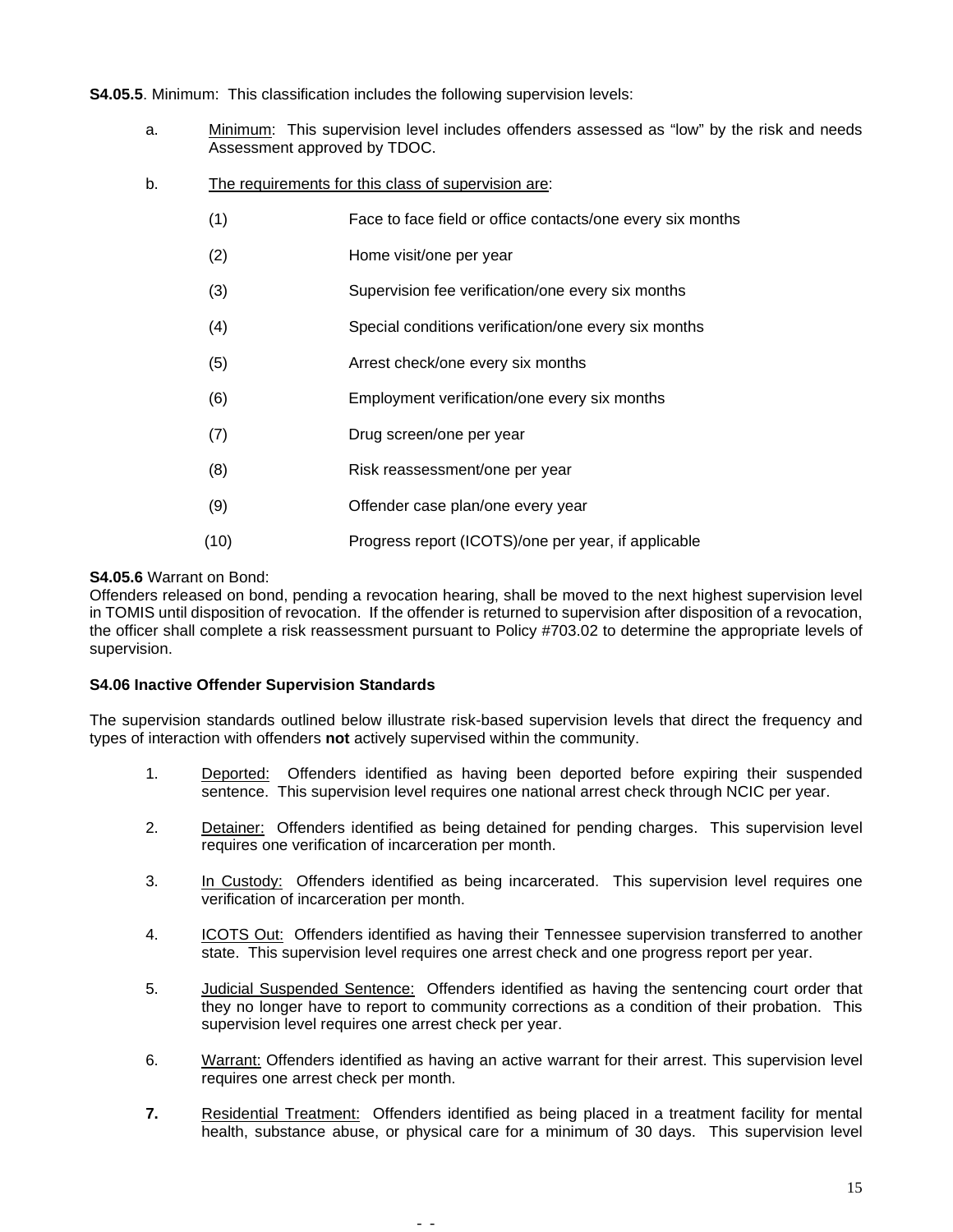requires one verification of custody per month, and one progress report per year if the offender's supervision was transferred to Tennessee from another state.

**S4.07** Policy requires that the case officer or other duly authorized persons maintain personal contact with the offender according to the supervision level set by minimum state standards and program guidelines. Supervision of the offender should include at a minimum the monitoring of an offender's special conditions and employment status. A duly authorized person is any Agent or qualified person who offers the necessary services on an accepted contractual basis. All offender contacts shall be documented in the TDOC OMS according to the Community Correction Contact Note Handbook.

**S4.08** Written policy and procedure provide that case supervision program staff may request the court to add, remove, or modify any or all the special conditions of supervision.

**S4.09** Written policy specifies the type of actions required to locate and recover absconders prior to the issuance of a violation warrant. An absconder is defined as an offender who conceals his/her whereabouts and/or avoids or flees from supervision. Grantee policy will specifically identify the minimum time in which a violation warrant is filed with the sentencing court. The absconder may then be entered on NCIC.

**S4.10** Written policy states that community correction offenders may not cross the Tennessee state line into another state except with the written approval of the sentencing court.

**S4.11** Upon successful completion of the treatment component, any offender court-ordered to be supervised by the Grantee, shall be supervised in accordance with the supervision standards outlined in sections S4.05 and S4.06.

### **S5.00 Sanctions and Violations**

**S5.01** Written policy shall establish a process for handling known and alleged violations. Following confirmation of a violation, the case officer will adhere to established procedures to determine what action is required.

**S5.02** When violations occur, alternatives to revocation and incarceration are assessed, including sanctions, and a determination regarding the need for a formal violation will be made based on policy and guidelines. The Grantee will follow an evidence-based sanctioning process that will be approved by TDOC.

**S5.03** Sanction data will be collected and reported monthly in a report format provided by TDOC.

**S5.04** Any violation with a request for a warrant must be approved in writing by a manager or designee.

**S5.05** Policy prohibits the use of offenders as police informants and specifies criteria for exceptions. If an offender is used as an informant this will be noted in the chronological entries in the case record. Procedures will include securing the approval of the program manager and the court.

**S5.06** Violation data will be collected and reported monthly in a report format provided by TDOC.

### **S6.00 Community Service, Restitution and Fees**

**S6.01** Written policy requires that in court-ordered cases where the victim suffered monetary and/or property loss, there will be a written restitution contract discussed and developed with each offender containing, at a minimum, the following elements.

- A. Name of offender and victim
- B. Total amount of restitution
- C. The amount of payment<br>D. The method of payment
- D. The method of payment<br>E. The payment schedules
- The payment schedules

**S6.02** When possible, the victim will be consulted by the district attorney's office or the program staff in the development of the restitution plan. The Grantee is encouraged to develop restitution plans for the offender's consideration. The following factors about the victim and the offender should be considered.

- -

1. Present income/employment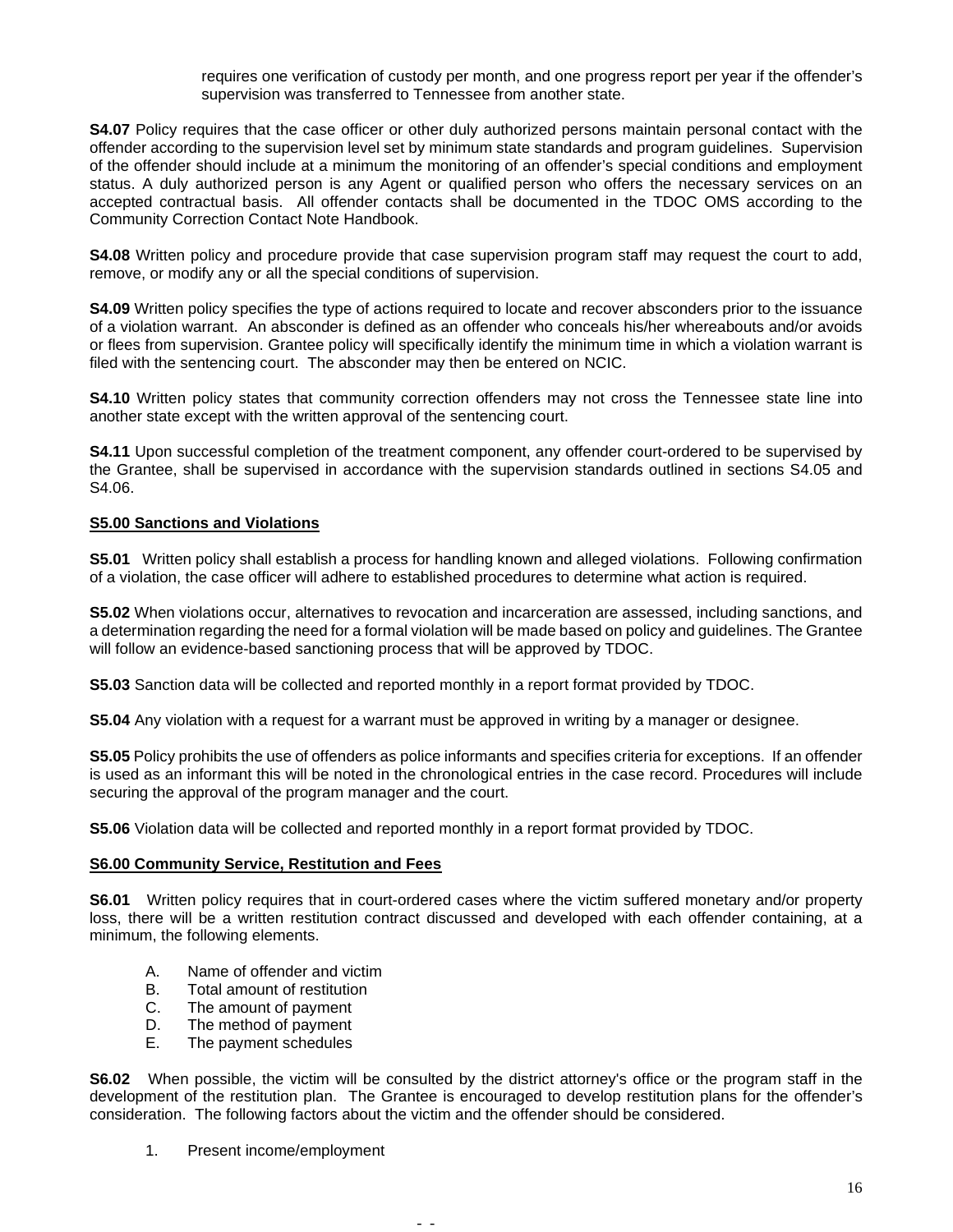- 2. Physical and mental condition of the offender
- **Education**
- 4. Family circumstances
- 5. Victim impact and loss

**S6.03** Community Service placement should, wherever possible, fit the needs and skills of the offender and provide meaningful work to the community. Community service hours will be reasonable and will not interfere with the offender's regular paid employment. Offenders will be supervised at all times while performing community service work.

**S6.04** Policy will require that there is a written agreement between the offender, the Community Correction Program, and the agency receiving services. The agreement will contain the following information.

- 1. Name, address, and phone number of the agency
- 2. Job duties
- 3. Service hours and days
- 4. Site supervisor's name and responsibilities
- 5. Time frame for completion
- 6. Signatures of the offender, program manager or designee, and an agency representative

**S6.05** Where program staff directly supervises offenders performing community service work, the written agreement will contain the following information.

- 1. Job duties
- 2. Service hours and days
- 3. Time frame for completion
- 4. Signatures of the offender, program manager, or designee

**S6.06** Written policy and procedure specify that all offender payments (fees, fines, restitution) collected by the agency shall have a pre-numbered receipt prepared and placed in the offender case file. One copy shall be given to the offender at the time of collection. The only accepted forms of payment from offenders are money orders and cashiers' checks. In no circumstance shall cash payment be accepted from offenders**.** Offender supervision fees are current if the fee balance owed is not delinquent by more than ninety (90) calendar days. The agency must follow the collection procedures as described in the Fee Manual when collecting the Community Correction Fees (CCF), except for references to the TDOC OMS fee system.

**S6.07** All supervision fees collected must be deposited into a bank account within (72) hours after collection are accounted for and reported within the month received.

**S6.08** Supervision Fees are to be collected by the Grantee to offset their grant budget. Grantees should strive to collect a minimum of 75% of the supervision fees owed by offenders. The grantee will use the following formula to calculate Supervision Fee obligation/projection:

Number of Case Officer X Contract listed number of Active Cases X \$15.00 X 12 Months X75% = Supervision Fee obligation

The Supervision Fee obligation will be shown, with the calculations written in the narrative part, on line 24 of the Budget Detail Sheet that is attached to each contract and any subsequent amendments.

**S6.09** With approval from the State, any Supervision Fees collected over the Obligation amount as detailed in the Grantee's Contract, (see 11.08), may be expended by the collecting Grantee during the fiscal year collected for one-time expenditures only unless otherwise directed by the State. Over-collections approved to be used will not decrease the level of State funding except in the last month of a fiscal year. Any unused portion of the overcollection will be used at the end of a fiscal year to decrease the number of State funds needed to pay the final expense claim.

# **COMMUNITY CORRECTION DAY REPORTING CENTER**

### **DR1.00 Community Correction Day Reporting Center Standards**

# **DR1.01 The grantee shall adhere to the following Day Reporting Center Standards**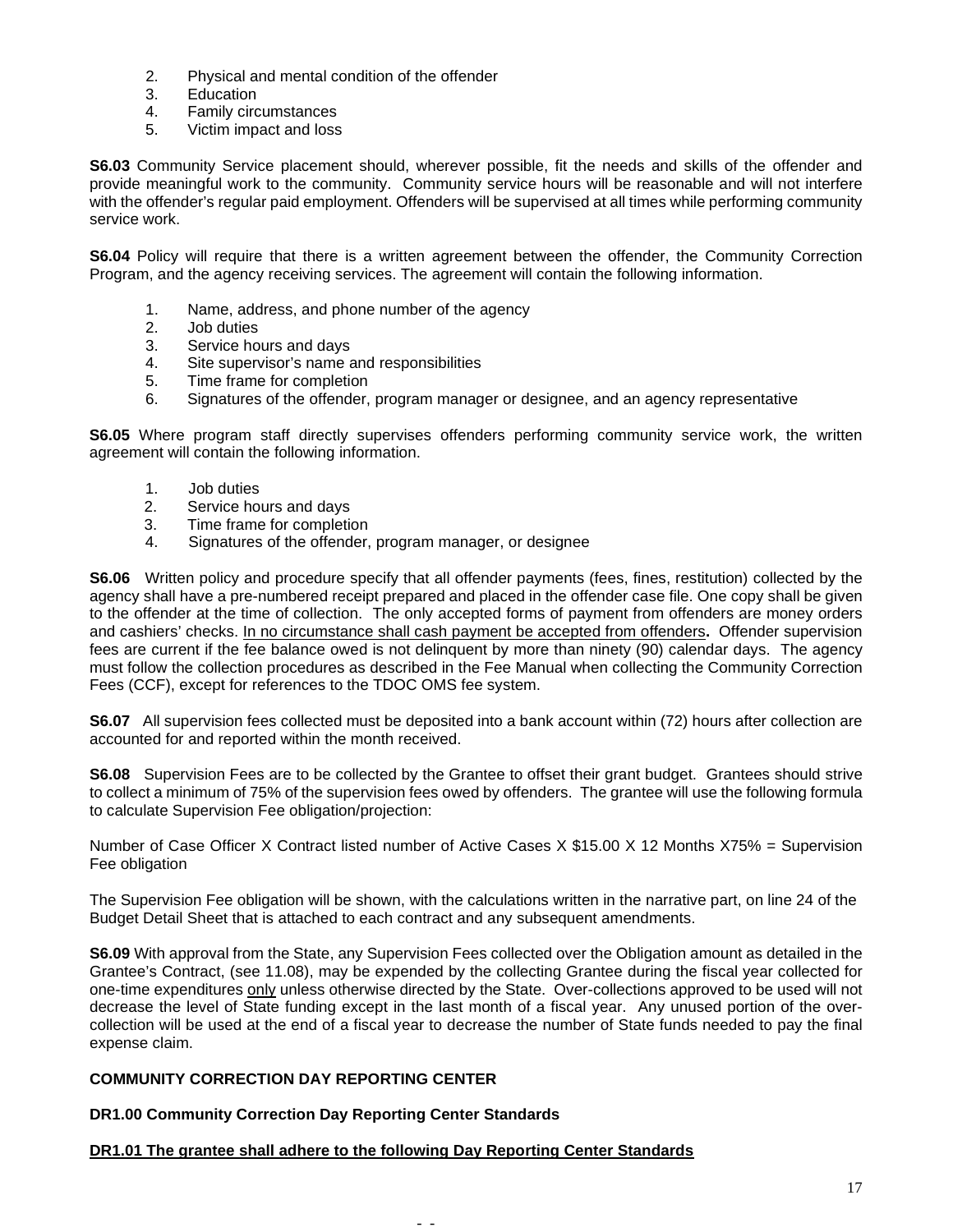- 1. Clinical/Programming
	- a. Addiction Severity Index (ASI) completed determining eligibility
	- b. Phases last approximately 3-4 months depending on participation/behavior
- 2. Aftercare is at least 6 months depending on participation/behavior
- 3. Phase 1 program attendance 4 days/16 hours per week
- 4. Phase 2 program attendance 3 days per/12 hours per week
- 5. Phase 3 program attendance 2 days per/8 hours per week
- 6. Aftercare programming 1 hour per week
- 7. One on one therapy at least one time per month
- 8. Treatment plan established within first 7 days and updated every three months thereafter
- 9. Evidence-based curriculum required
- 10. Treatment team meetings, at a minimum of bi-weekly
- 11. Discharge summary completed within 7 days of discharge
- 12. Programming shall include but is not limited to:
	- a. Cognitive-behavioral interventions
		- b. Job readiness
		- c. Decision-making skills
		- d. Health and wellness
		- e. Support system development
		- f. Digital literacy
		- g. Recovery-oriented life skills
		- h. Reentry planning
		- i. Victim impact awareness
		- j. Anger management

# **DR1.02 - The grantee shall adhere to the following Community Correction Officer Supervision Standards. (Cannot be Clinical Personnel)**

- a. Phase 1
	- i. Face to face contact 2x monthly
	- ii. Home check 1x monthly
	- iii. Special conditions verification 1x monthly
	- iv. Arrest check 1x monthly
	- v. Employment verification 1x monthly
	- vi. Drug screen 4x monthly
	- vii. Risk reassessment annually
	- viii. Offender case plan every three months
- b. Phase 2
	- i. Face to face contact  $-2x$  monthly
	- ii. Home check 1x monthly
	- iii. Special conditions verification 1x monthly
	- iv. Arrest check 1x monthly
	- v. Employment verification 1x monthly
	- vi. Drug screen 2x monthly
	- vii. Risk reassessment annually
	- viii. Offender case plan every three months
- c. Phase 3
	- i. Face to face contact  $-1x$  monthly
	- ii. Home check 1x every six months
	- iii. Special conditions verification  $-1x$  every three months

- -

- iv. Arrest check 1x every three months
- v. Employment verification 1x every three month
- vi. Drug screen 1x monthly
- vii. Risk reassessment annually
- viii. Offender case plan every three months
- d. Aftercare
	- i. Supervised per RNA level
	- ii. Drug screen 1x monthly

### **DR2.00 Day Reporting Administration and Management**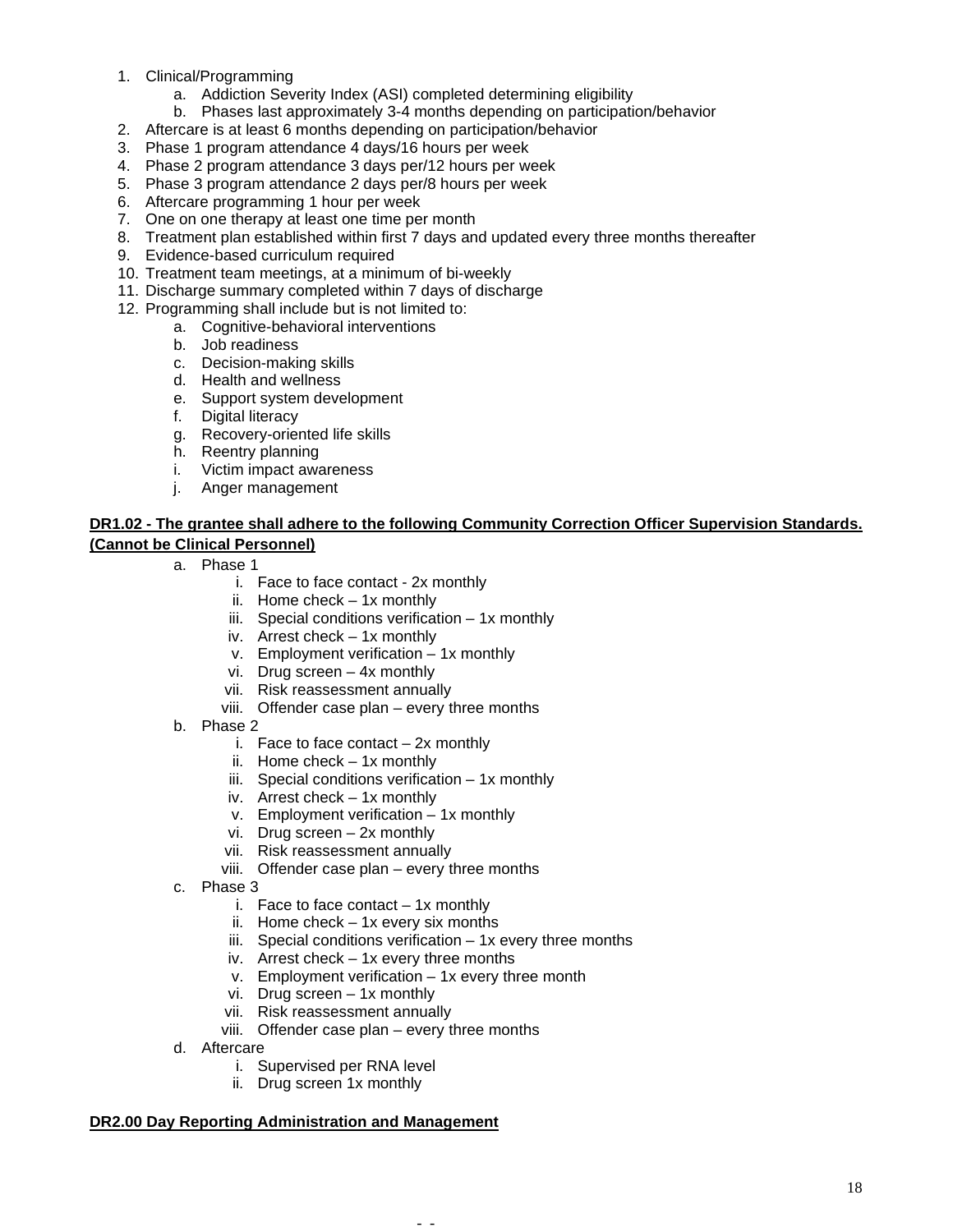**DR2.01** The Grantee has written policies and procedures for the day reporting center's program and these are specified in the policy and procedure manual that is accessible to all employees. The manual is reviewed at least annually and updated as needed. The policy and procedure manual may be separate or included in the community corrections policy and procedure manual.

**DR2.02** The Grantee shall have written policy and procedure to ensure compliance with PREA "Zero Tolerance" policy and display signage and publications in plain view at all agency locations, at all times.

### **DR3.00 Day Reporting Records**

**DR3.01** The Grantee has written policy, procedures, governing case record management, including, at a minimum, the following areas: the use and content of offender records; right to privacy; security, placement, and preservation of records; and schedule for retiring or destroying inactive records.

**DR3.02** An Intake and Termination report is to be recorded in the TDOC OMS by the Grantee on every offender both at intake and termination, *including transfers between Community Correction programs and suspension of direct supervision,* specifically recording information that provides detail about offender's arrival and departure to the program. Intake and Termination reports are to be recorded in the (LCDG) TDOC OMS. Intake of DRC participants is completed within 7 calendar days. The intake consists of but is not limited to the completion of intake forms, orientation to the DRC program, participant guidelines and rules, crisis plan, treatment plan, schedule review, and any assessments.

### **DR4.00 Supervision and Case Management (Community Correction DRC Offenders)**

**DR4.01** Written policy prohibits any client from being in a position of control or authority over other offenders.

**DR4.02** The Agency will have a written policy and procedure for conducting searches of offenders.

# **COMMUNITY CORRECTION RESIDENTIAL TREATMENT PROGRAM**

### **RP1.00 Residential Treatment Program Requirements:**

- 1. Clinical
	- a. Minimum of 28 days in a high-intensity residential treatment program designed to address moderate to severe substance use disorders
	- b. Addiction Severity Index (ASI) completed determining eligibility
	- c. Evidence-based curriculum approved by TDOC.
	- d. Drug screens completed no less than bi-weekly and as clinically indicated
	- e. Treatment team meetings, at a minimum of  $_5$  bi-weekly f. Clinical files must be maintained
	- Clinical files must be maintained
	- g. Treatment plan established within first 7 days
	- h. Discharge summary completed within 7 days of discharge
	- i. If supervised by TDOC Community Supervision weekly updates will be provided while in active treatment. The weekly update progress report process will be determined by TDOC.
	- j. Program components shall include but are not limited to:
		- i. Substance use and recovery education
		- ii. Relapse prevention skill-building
		- iii. Decision-making skills
		- iv. Dangers of high-risk behavior
		- v. Support system development
		- vi. Goal setting
- 2. Supervision
	- a. Verification monthly of placement in a residential treatment facility

- -

### **RP2.00 Administration, Organization, and Management**

**RP2.01** The Residential Facility hereafter referred to as the Facility shall be headed by a single administrative officer appointed and responsible to the governing authority known as the Grantee. An organizational chart is developed and reviewed annually (in writing) which accurately reflects the structure of authority, responsibility, and accountability within the agency.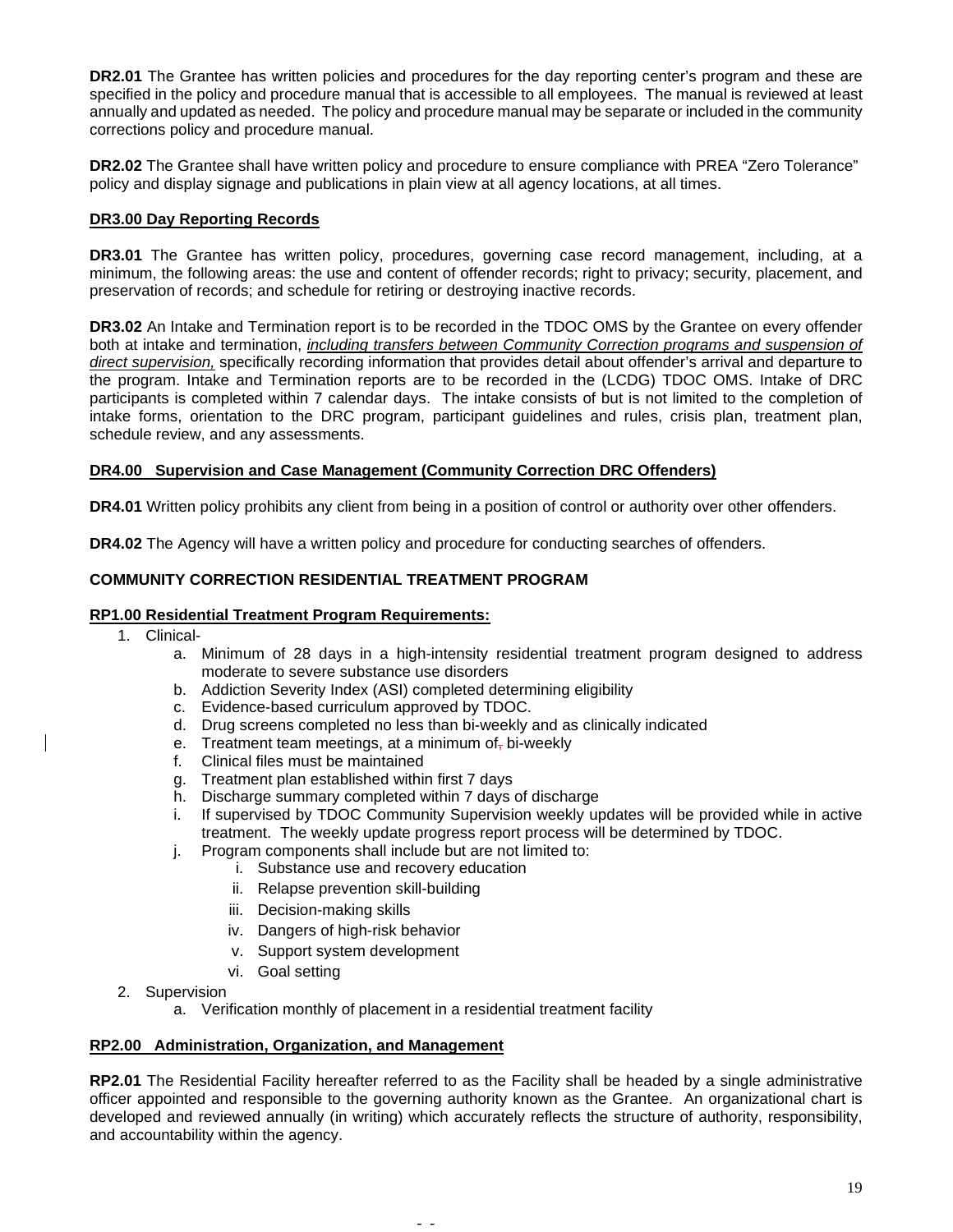**RP2.02** Facility policy and procedure shall require that the facility administrator and supervisors shall meet at least monthly with staff members who are directly under their supervision. Meeting minutes will be kept.

**RP2.03** The Facility shall have a policy manual that is reviewed, updated, and approved at least annually by The Advisory Board and/or agency administrator, and made available to all staff members and volunteers; and upon request, to others.

**RP2.04** All changes to Grantee policy, procedure/operations manual, and performance standards shall be submitted to the Community Correction Administrator for written approval prior to implementation.

**RP2.05** The Facility will have a written policy to guard against conflict of interest.

**RP2.06** Facility staff monitors the movement of residents into and out of the facility in accordance with written policy and procedure.

**RP2.07** The Facility shall have a written policy and procedure to ensure full compliance with PREA requirements for residential facilities and shall adhere to the "Zero Tolerance" policy of PREA. Agency will display PREA signage and publications in plain view, at all times.

### **RP3.00 Residential Treatment Program Records**

**RP3.01** An Intake and discharge/termination account are to be recorded by the facility on every client, beginning at intake through discharge/termination. Casefile records should provide specific details about each client's arrival to and departure from the residential facility, including specifics of any evidence-based treatments provided.

**RP3.02** Facility policies shall provide that all staff adhere to Tennessee Department of Correction procedures regarding the access or use of the TDOC OMS system. Agencies shall be aware of and ensure the necessity of system security procedures. When accessed all residential facilities will utilize the TDOC OMS system as mandated by the Tennessee Department of Correction.

**RP3.03** All entries into the case file are dated and clearly identify the staff member making the entries into TDOC OMS.

**RP3.04** At the termination of the client's program participation, a termination report which reviews the client's performance and departure information is recorded and maintained in the TDOC OMS.

**RP3.05** At a minimum, a manager review on all residential facility offender case files will be conducted quarterly and according to policy and procedure and documented in the TDOC OMS.

**RP3.06** The Facility will have written policy and procedure regarding the confidentiality of individual case records (i.e., addresses, client access, staff access, and release of information). In compliance with written policy and procedure, all case records are marked "confidential" and kept in a secure location, at all times.

#### **RP4.00 Residential Treatment Program Facility**

**RP4.01** The Facility shall not enter into any agreement that purports to create an interest in real property (e.g., rental agreement) until said rental agreement is approved, in writing, by the Commissioner of Tennessee Department of Correction or his/her designee.

**RP4.02** The Facility shall comply with all applicable zoning ordinances or is attempting to comply with or change such laws, codes, or zoning ordinances through legal means and shall conform with applicable building codes.

**RP4.03** The facility will be located within one mile of public transportation, or other means of transportation is available.

**RP4.04** The Facility will have documentation stating that all sleeping quarters have ventilation of at least 10 cubic feet of outside or re-circulated filtered air per minute per human occupant.

**RP4.05** The Facility will have documentation stating that all sleeping quarters have lighting of at least 20 footreadability in reading and grooming areas.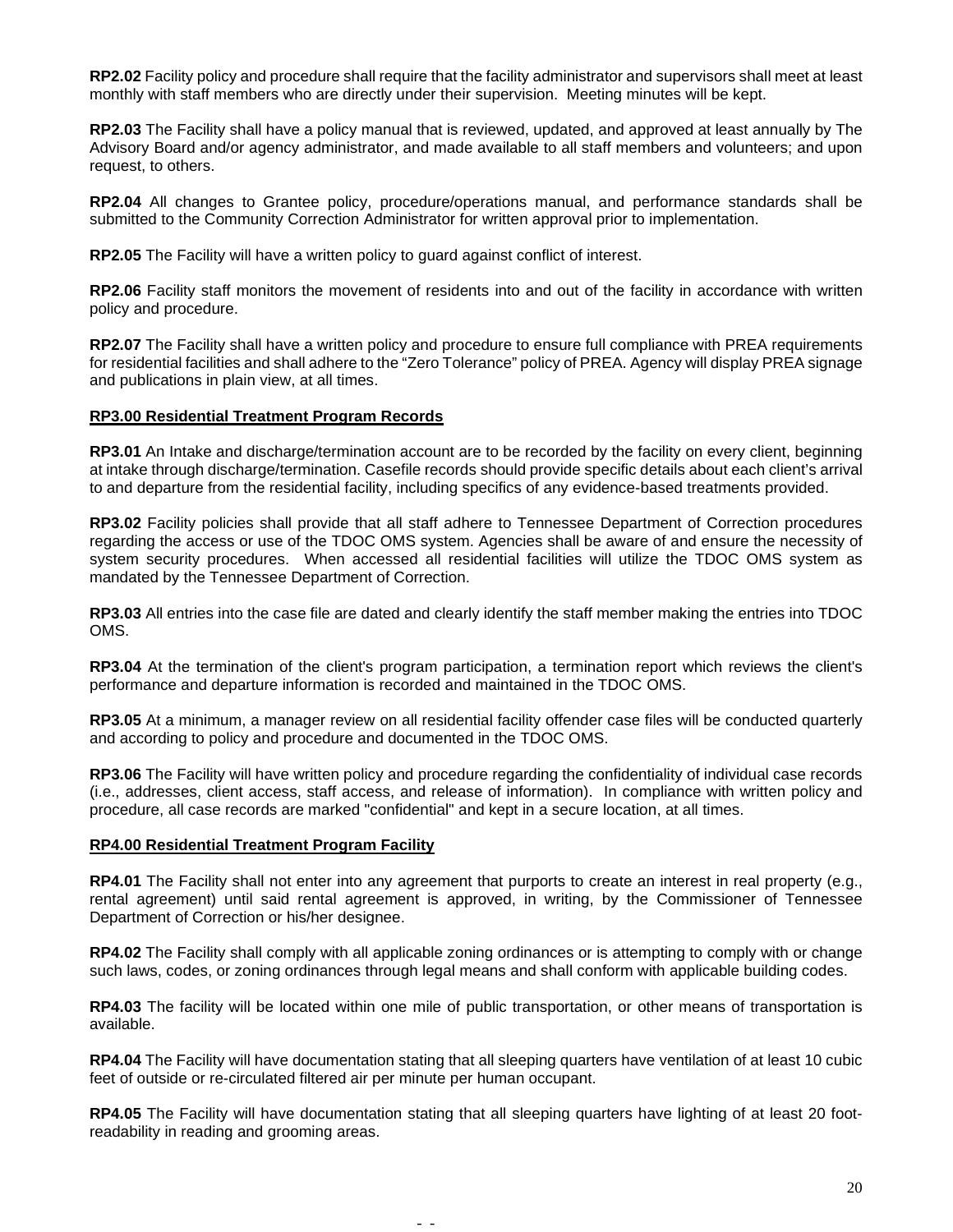**RP4.06** To the extent possible, all sleeping areas of the residential facility provide some degree of privacy.

**RP4.07** Each client has been provided in their sleeping quarters a bed, mattress and pillow, bed linen, chair, and closet/locker space for the storage of personal items.

**RP4.08** The Facility will have a written policy and procedure regarding the issuance of clean, usable bedding, linen, and towels to new residents, with the provision for laundering every week.

**RP4.09** The Facility will provide personal hygiene articles on an emergency basis.

**RP4.10** The Facility will have a written policy that outlines the rules that permit offenders to decorate their sleeping quarters and/or common use areas.

**RP4.11** The Facility will provide private counseling space with adequate furniture.

**RP4.12** The Facility, at a minimum, has one operable toilet for every ten residents.

**RP4.13** The Facility, at a minimum, has one operable washbasin with hot and cold running water for every ten residents.

**RP4.14** The Facility, at a minimum, has one operable shower or bathing facility with hot and cold running water for every ten residents. The hot water does not exceed 110 degrees F (43 degrees C).

**RP4.15** The Facility has one operable washer and one operable dryer for every 10 residents.

**RP4.16** The Facility complies with the sanitation and health codes of the applicable government's jurisdiction.

**RP4.17** The Facility will have a written policy and procedure regarding vermin or pest control and for trash and garbage removal.

**RP4.18** The Facility has written documentation that weekly sanitation and safety inspections of all internal and external areas and equipment are conducted in accordance with written policy and procedure.

**RP4.19** The Facility will ensure that the facility is in good repair with a housekeeping and maintenance plan.

**RP4.20** The Facility will have a written policy and procedure regarding maintenance and use of facility vehicles when in use.

**RP4.21** The Facility will have at least one telephone available and accessible to all clients.

# **RP5.00 Residential Treatment Program Food Service**

**RP5.01** When the facility contracts for food service, the Contractor shall comply with all sanitation and health codes enacted by the state and/or local authorities.

**RP5.02** All food services provided require that all menus are reviewed and approved by a registered dietitian or physician. The Tennessee Department of Correction master menu may be utilized as an approved dietary plan.

**RP5.03** The Facility will have a single menu for staff and clients.

**RP5.04** Special diets are prepared to meet the medical needs of residents and provisions are made to meet the dietary needs of the residents.

**RP5.05** All in-house food services shall comply with all sanitation and health codes enacted by state and/or local authorities.

**RP5.06** All foods are properly stored at the end of each meal.

**RP5.07** Kitchen and dining areas are properly ventilated, furnished, cleaned, and meet all relative OSHA and public health ordinances.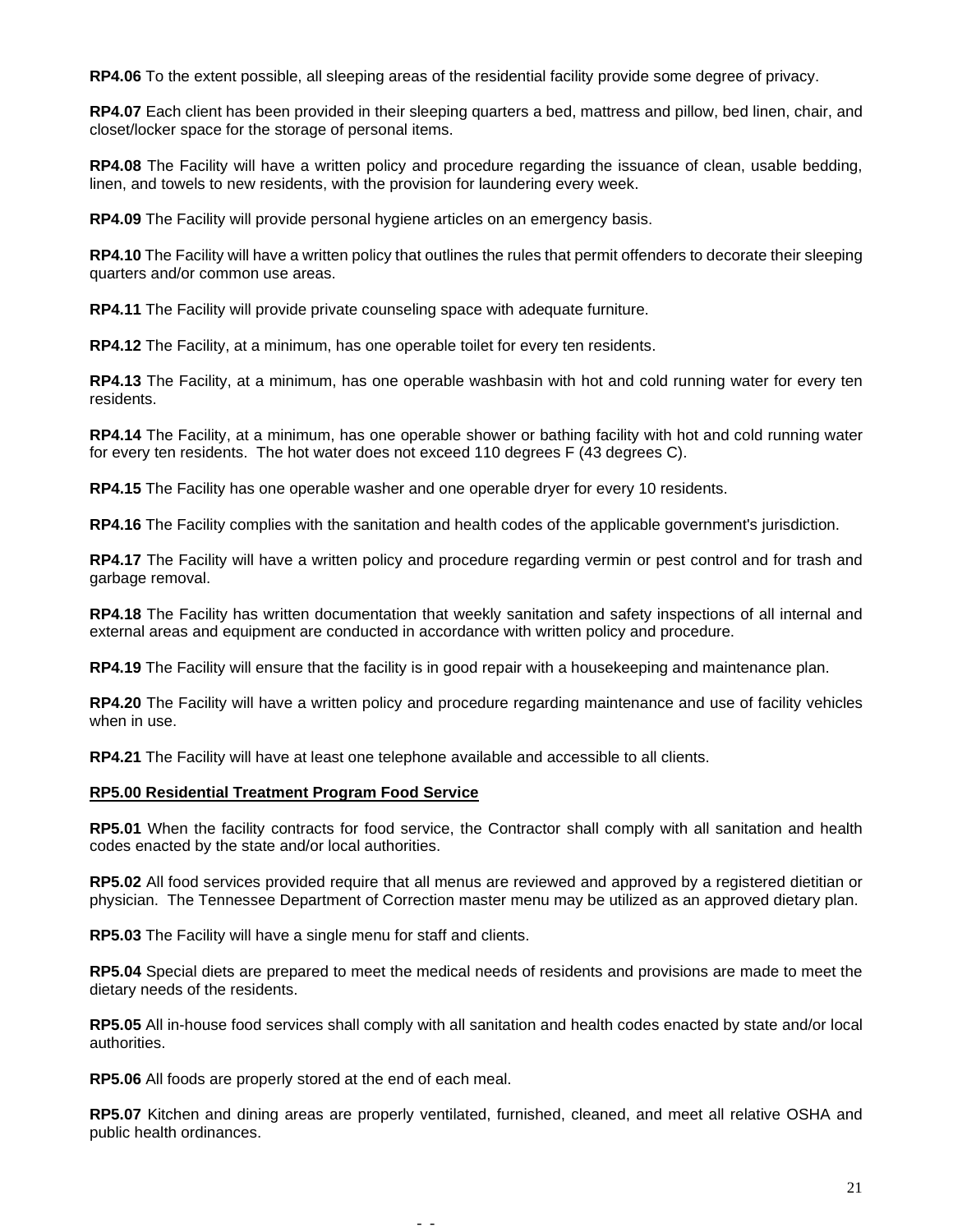## **RP6.00 Residential Treatment Program Medical Care and Health Services**

**RP6.01** The Facility will have a written agreement with a licensed hospital, clinic, or physician to provide emergency services on a 24-hour basis.

**RP6.02** There is one staff member present on each shift trained in emergency First-aid procedures including cardiopulmonary resuscitation (CPR), 911 emergency contact capability, and take-action authority. In addition, each residential facility will display an automated external defibrillator (AED) for emergency use only.

**RP6.03** There are written emergency medical backup plans which are communicated to all employees and residents.

**RP6.04** First-aid equipment is available at all times. Said equipment shall be approved by a recognized health authority. A monthly inspection of first aid equipment shall be made by the program manager or designee to ensure equipment meets the minimum stocked standards of the health authority.

**RP6.05** At the time of admission, facility staff will inquire about any physical problems that might require medical attention and document the disclosed medical history in the offender's case file.

**RP6.06** The Facility will have a written policy and procedure to provide a medical examination for any employee or resident suspected of having a communicable disease or debilitating condition (e.g., diabetes, heart disease, or epilepsy).

**RP6.07** The Facility will have a written policy and procedure regarding urine collection for testing purposes and interpretation of results.

**RP6.08** The Facility will have a written policy and procedure regarding the possession, control, and use of controlled substances: prescribed medications, and over-the-counter drugs. These policies and procedures also stipulate that prescribed medications are administered to the resident according to the specific directions of their prescribing physician.

**RP6.09** The Facility will have a written policy and procedure stating that records of all medications that are distributed by staff are maintained and audited daily. Also, the records will include the date, time, and name of the resident receiving medication, and the name of staff distributing medication.

**RP6.10** The Facility will have a written policy and procedure providing the prompt notification of the client's next of kin in case of serious illness, surgery, death, or injury. Any agency death shall be reported immediately to first the proper authorities and to the TDOC Central Communications Center as well as to the State Director of Community Corrections within 30-minutes of an agency's knowledge of the event occurring.

### **RP7.00 RTP Intake and Termination**

**RP7.01** Discrimination on the basis of race, creed, or national origin is prohibited and is clearly stated in agency policy and made available to the offender.

**RP7.02** A copy of admission criteria and pre-intake procedures are distributed to all referring agencies.

**RP7.03** When a referral is not accepted into the program the referring agency and/or court is notified and the specific reason for denial is stated.

**RP7.04** At the time of intake, the staff discusses with the client the following information.

- a. Program goals
- b. Rules governing conduct
- c. Program rules and regulations
- d. Possible disciplinary actions and procedures available to staff

- e. Available services
- f. Informed Consent
- g. Authorization and Release of information
- h. Emergency contacts determined
- i. Clinical Intake (to include medical and mental health)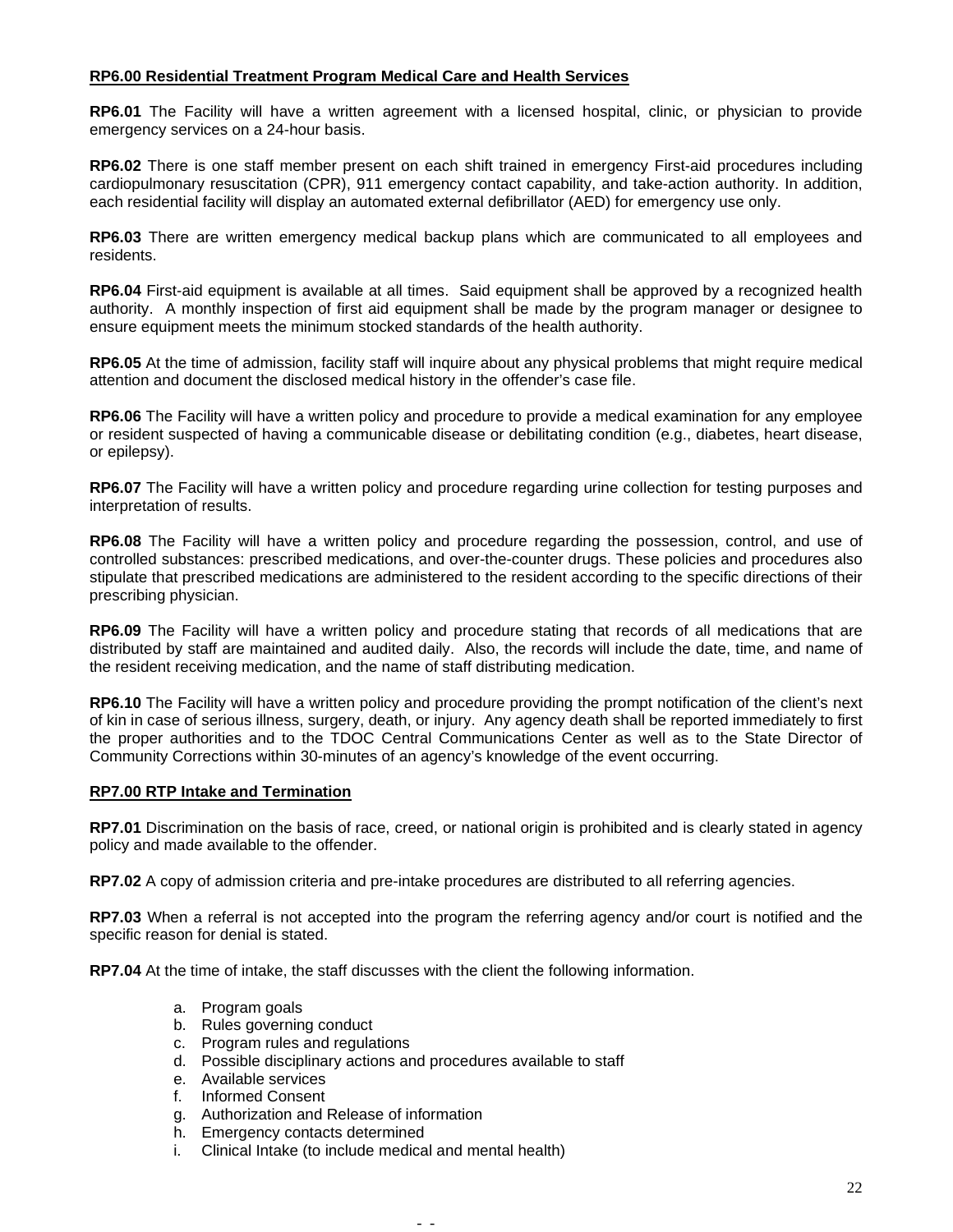## j. Confidentiality Policy

**RP7.05** The above is documented by both the client and staff's signature and the client is specifically given a signed copy of the rules and regulations.

**RP7.06** Staff designs a written treatment plan for each resident. The plan is signed and dated by staff and the client. The plan includes criteria of expected behavior and accomplishments and a time schedule for achieving specified goals. Within the first two weeks of a resident's admission, a treatment plan will be completed.

**RP7.07** Every month the resident's progress will be reviewed either through a staff meeting or by Individual staff and the results will be documented.

**RP7.08** Any changes in the behavioral plan will be discussed with that resident. This will be dated and documented by the staff and resident's signature.

**RP7.09** There is at least one staff person on the premises who is awake, available, and responsive to the residents' needs 24-hours a day.

**RP7.10** All Program rules and regulations pertaining to residents are posted in a conspicuous place.

**RP7.11** The Facility will have a written policy and procedure regarding the grievance and appeal process. This policy states the grievance is transmitted without alteration, interference, or delay to the party responsible for receiving and investigation.

**RP7.12** There is a written policy and procedure regarding the removal of any client from the program.

**RP7.13** Policy and procedure are written regarding the house's reimbursement by residents.

**RP7.14** The Facility resources will be used to assist residents in locating suitable housing upon termination from the program.

**RP7.15** The opportunity for recreational and leisure time activities is provided to all residents.

**RP7.16** The Facility will have a written policy and procedure regarding the enrollment of residents in educational and vocational training programs.

**RP7.17** The facility has a written policy and procedure allowing residents to attend religious services voluntarily.

# **COMMUNITY CORRECTION INTENSIVE OUTPATIENT TREATMENT**

### **IO1.00 Intensive Outpatient Treatment Requirements**

- Clinical/Programming
- Addiction Severity Index (ASI) completed determining eligibility
- A minimum of 9 hours per week alcohol and drug evidence-based treatment services
- The program will consist of, at a minimum, 150 hours of structured evidence-based treatment services
- An evidence-based curriculum that has been reviewed and approved by TDOC
- Drug screens completed no less than bi-weekly and as clinically indicated<br>■ Treatment team meetings at a minimum of bi-weekly
- Treatment team meetings, at a minimum of bi-weekly
- Clinical files must be maintained
- Treatment plan established within first 7 days and updated every three months after
- Discharge summary completed within 7 days of discharge
- **If supervised by TDOC Community Supervision, weekly updates will be provided while in active treatment**

# **IO1.01 Supervision**

- The Grantee will utilize supervision strategies and programs that have been scientifically demonstrated to enhance compliance with the court or releasing-authority-ordered conditions and to reduce criminal behavior.
- **The grantee will follow the standards of supervision as outlined in sections S4.05 and S4.06.**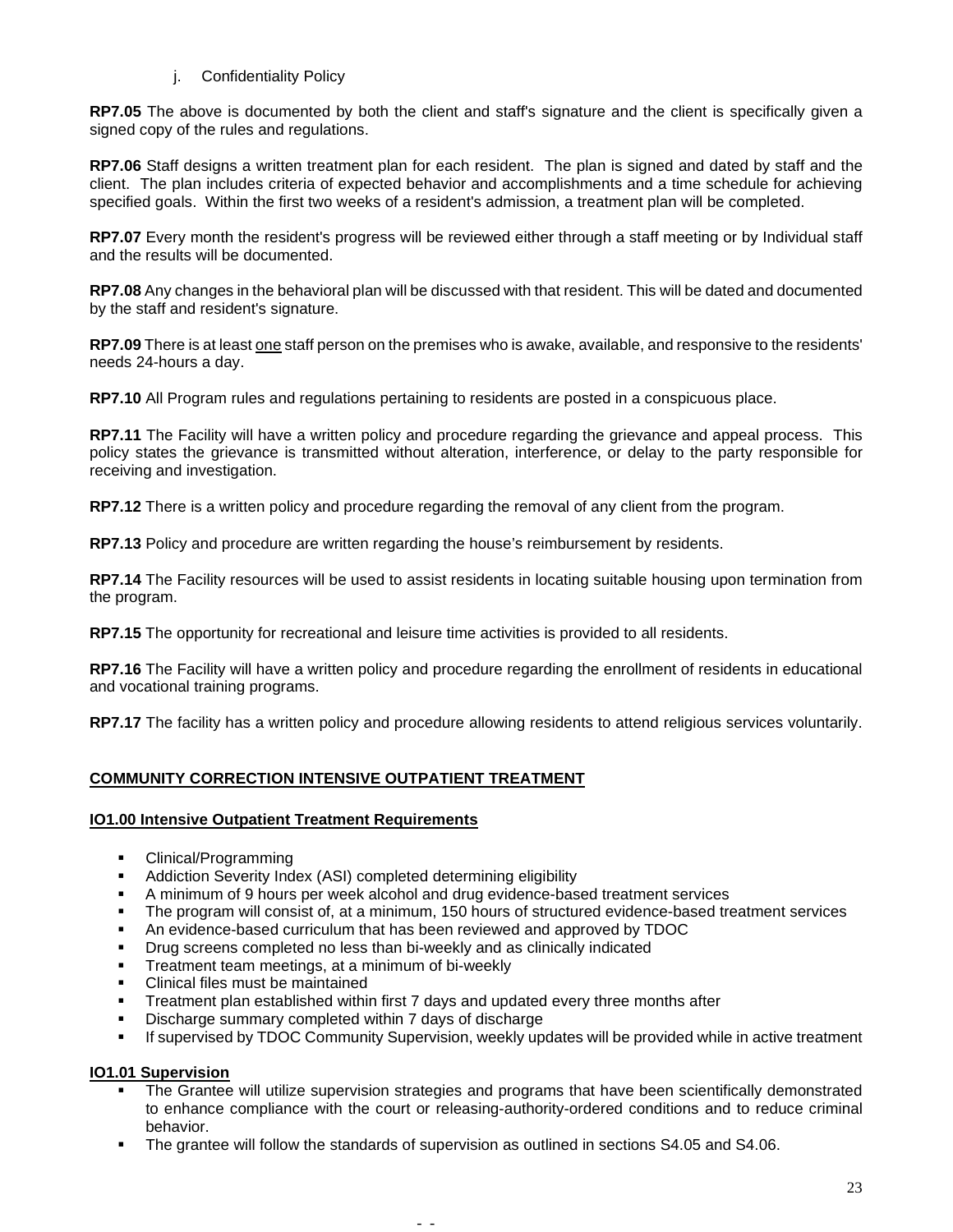# **IO1.02 Treatment**

- Group: Ratio shall consist of a minimum of three patients and a maximum of 15 patients per group for one provider.
- Counseling: All programs will maintain a minimum of 1:8 counselor-to-patient ratio seven days per week for one daytime shift. Such counseling staff shall possess appropriate qualifications.
- A counselor/clinician/recovery staff shall meet with the patient daily for the purposes of assessment, counseling, treatment, case management, and discharge planning. All activity is documented in the patient's health record.
- Each patient/participant shall have a treatment plan
	- $\circ$  Shall be developed in collaboration with the client, with careful attention to individual needs.<br>  $\circ$  An initial plan shall be developed within 14 days of the client's first service, using assessmere
	- An initial plan shall be developed within 14 days of the client's first service, using assessment
	- o The treatment plan shall include:
		- 1. The client's most important goal(s).

2. Measurable, time-sensitive steps that the patient will make toward achieving his/her goal(s); and

3. Measurable, time-sensitive steps that the program will take to support the patient in achieving his/her goal(s).

- Maintain documentation of patient/participant's progress in treatment and place in patient chart/file.
- Therapeutic programming is provided seven days per week, including weekends and holidays, with sufficient professional staff to maintain an appropriate milieu and conduct the services below based on individualized patient needs.
- The treatment/recovery and discharge plans are reviewed by the treatment team with each patient at least every 48 hours (a maximum of 72 hours between reviews on weekends) and are updated accordingly, based on progress. All assessments, treatment and discharge plans, reviews, and updates are documented in the Patient's health record.
- The provider shall provide a comprehensive, formal, structured treatment program that incorporates the effects of substance use disorders, recovery education, mental health disorders, associated health issues, and provides a minimum of four hours of service programming per day.
- The provider is responsible for ensuring that each patient has access to medications prescribed for physical and behavioral health conditions, and documents so in the health record.
- Physician Coverage: A medical provider is on call and is available for medical consultation for medical situations via telephone within 60 minutes of request.
- The provider ensures that patients have access to supportive staff 24 hours per day.
- The provider makes arrangements to obtain appropriate drug screens/tests, urine analysis, and laboratory work as clinically indicated, and documents these activities in the patients' health record.
- The provider ensures the continuous assessment of the patient's mental status throughout the patients' s treatment episode and documents such in the patient's health record.
- The provider engages the patient in developing and implementing an aftercare plan when the patient meets the discharge criteria established in his/her treatment/recovery plan. The provider provides the patient with a copy of the plan upon his/her discharge and documents these activities and the plan in the patient's health record.

# **Community Correction Program**

# **GLOSSARY OF TERMS**

- *1.* **Absconder** An offender who conceals his/her whereabouts and/or avoids or flees from supervision.
- 2. **Aftercare** The phase of treatment that begins when a participant has achieved substance abuse treatment goals and has successfully completed a substance abuse treatment program.
- 3. **Alcohol and Drug Treatment** Evidence-based treatment services which are provided by a certified Substance Abuse Counselor, in either an outpatient or inpatient setting to eliminate substance abuse dependency.
- 4. **Arrest Records Check** A verification check by the supervising officer of an offender's recent arrest/conviction history as completed through either the local or state law enforcement agencies. Documentation of the arrest records check is required.
- 5. **Assessment** Any administered instrument that is utilized to evaluate an offender's needs/behaviors in relation to provided supervision services. The assessment instrument is different than an investigative report. The assessment may be utilized to determine program eligibility, screening, and specific services placements for offenders. The grantee will utilize the Strong-R assessment for risk and needs.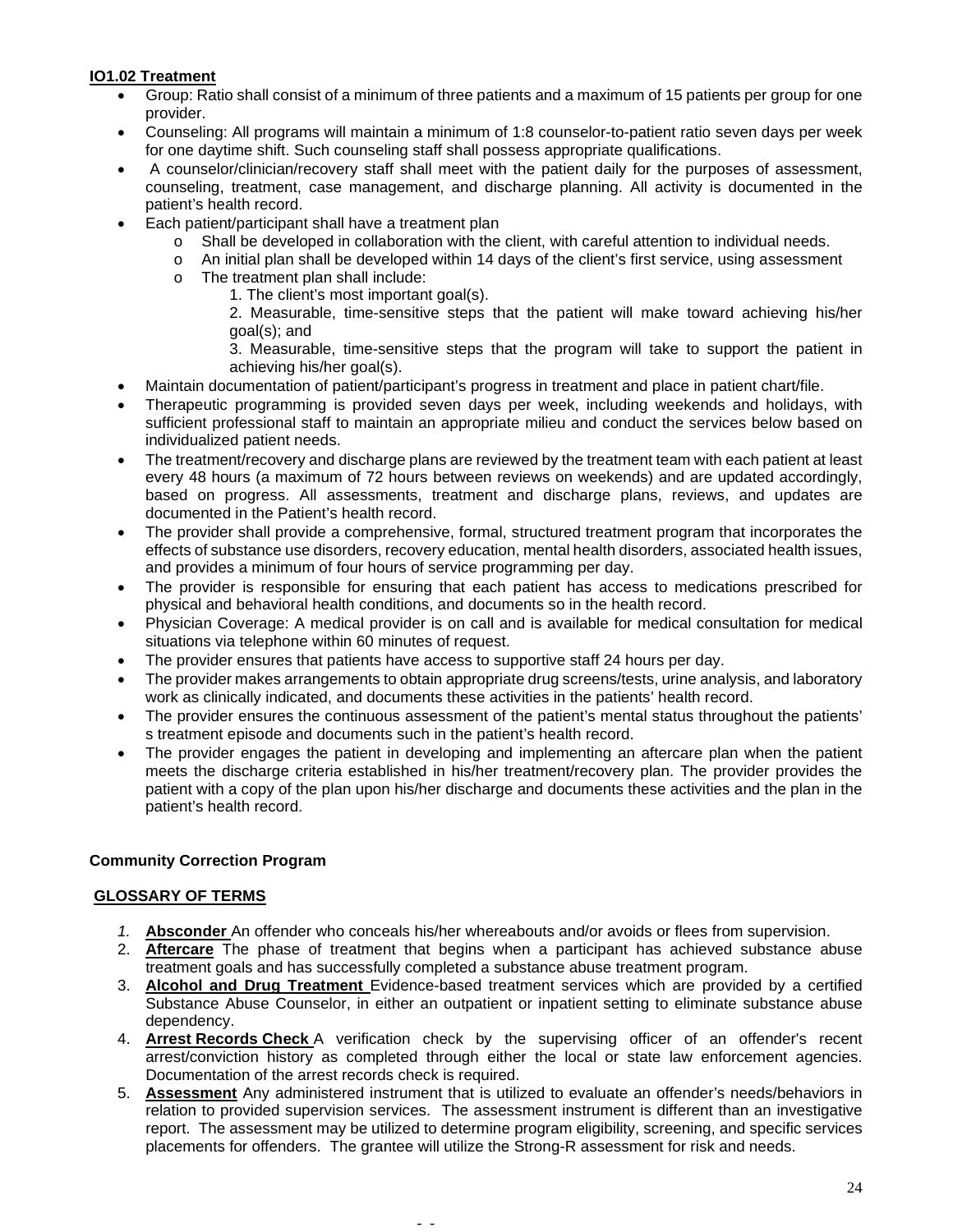- 6. **Behavioral Contract** A document developed for the offender that is an agreement between the agency and the offender that outlines the plan that he/she will adhere to during the supervision period. The plan should incorporate special conditions, treatment services, educational/vocational counseling schedule, supervision contacts, restitution, and community work service. The specific objectives to be achieved by the offender should have identified expected completion time frames.
- 7. **Buccal Swabbing-DNA sampling** Offender's DNA collection made through the use of a TBI swabbing kit. A copy of the sampling form is placed in the offender's file to document the sampling, also a confirmation will be recorded in the TDOC OMS under LCLA.
- 8. **Classification Report** A report documenting facts of an offense and the background investigation of an offender.
- 9. **Community Service Work** Unpaid, uncompensated positions with non-profit or tax-supported agencies, to perform a specific number of hours or services within a specified time frame.
- 10. **Co-occurring disorder** The presence of a mental health disorder and a drug or substance use disorder at the same time. This includes both a wide variety of substance use and mental health disorders, as defined by the DSM-5
- 11. **Criminogenic Needs** internal and external attributes of offenders that are directly linked to criminal behavior and subsequent recidivism.
- 12. **Day Reporting Center** A highly structured, non-residential substance use treatment program that combines rehabilitation, supervision, treatment, education, programming, and re-entry services Diagnostic Evaluation A clinical evaluation of an offender's psychosocial functioning; conducted by a certified professional through a contract with a community corrections agency.
- 13. **Discharge** The process by which an offender has successfully completed their time in a community corrections program and is ready for release. Discharge includes cases that have been permanently transferred over to another community correction program if the offender complied when transferred and offenders whose cases have been transferred to State Probation. All offenders are required to have sentencing courts permission prior to transfer. A TEPE must be completed in TDOC OMS on all discharges to summarize an offender's performance while on community supervision.
- 14. **Discharge Summary** The recording of the discharge of an offender from a community correction program. A court order is required to discharge an offender prior to sentence completion or successful transfer to probation. Discharge details shall be entered as a TEPE in the TDOC OMS. Offenders must receive sentencing courts permission prior to transfer.
- 15. **Documentation** Written detail summarizing the event of an offender-related contact by a community correction officer.
- 16. **Evidence-Based Programs** Services for which systematic empirical research has provided evidence of statistically significant effects of treatments for specific problems that will lead to a lower rate of return to incarceration.
- 17. **Face to Face Contact** A personal contact made between an offender and the case officer, which may take place in the supervising office, place of offender's employment, the courthouse, etc. A home visit shall not be counted as face-to-face contact.
- 18. **Home Visit** Personal contact made between an offender and the officer at the offender's residence. A successful Home visit contact can only be counted as a home visit i.e., confirmation of offender's place of residence, or to conduct curfew check. All home visits and outcomes will be recorded in the offender's case file.
- 19. **Intake** The initial contact with the offender which includes orientation to programs and services offender by the Grantee.
- 20. **Intensive Outpatient** Non-residential substance use [treatment](https://www.lawinsider.com/clause/treatment) in which an [individual](https://www.lawinsider.com/clause/individual) [receives](https://www.lawinsider.com/dictionary/receives) at least three clinical [hours of](https://www.lawinsider.com/clause/hours-of) group therapy [per day](https://www.lawinsider.com/clause/per-day) (24-hour [period\)](https://www.lawinsider.com/clause/period) for at least [three days](https://www.lawinsider.com/dictionary/three-days) [a week,](https://www.lawinsider.com/dictionary/a-week) with a minimum of nine hours per week, and [returns](https://www.lawinsider.com/clause/returns) [home](https://www.lawinsider.com/clause/home) or is not [treated](https://www.lawinsider.com/dictionary/treated) as an [inpatient](https://www.lawinsider.com/clause/inpatient) during the [remainder](https://www.lawinsider.com/clause/remainder) of those 24 hours. (Approximate level of care 2.1 as noted by ASAM)
- 21. **Inventory Control System (ICS)** TDOC's automated inventory control system is utilized to manage, and control items purchased with grant funds. The system allows for tracking of items' location, disposition, value, and assignment. Inventory Control System (ICS): An inventory software program used by TDOC employees to manage non-capital assets.
- 22. **Investigative Report** An investigative report is required for all Tennessee felons and diversions. The Community Correction Officer is responsible for searching out all pertinent facts about the offender, verifying information gathered, interpreting, and evaluating data, and presenting it in an organized and objective report through the entry of data into the TDOC conversations. The officer is responsible for investigating each offender without preconception or pre-judgment. Since there may be a disclosure of sources of information, individuals must be informed that the information they furnish will be revealed to the defendant.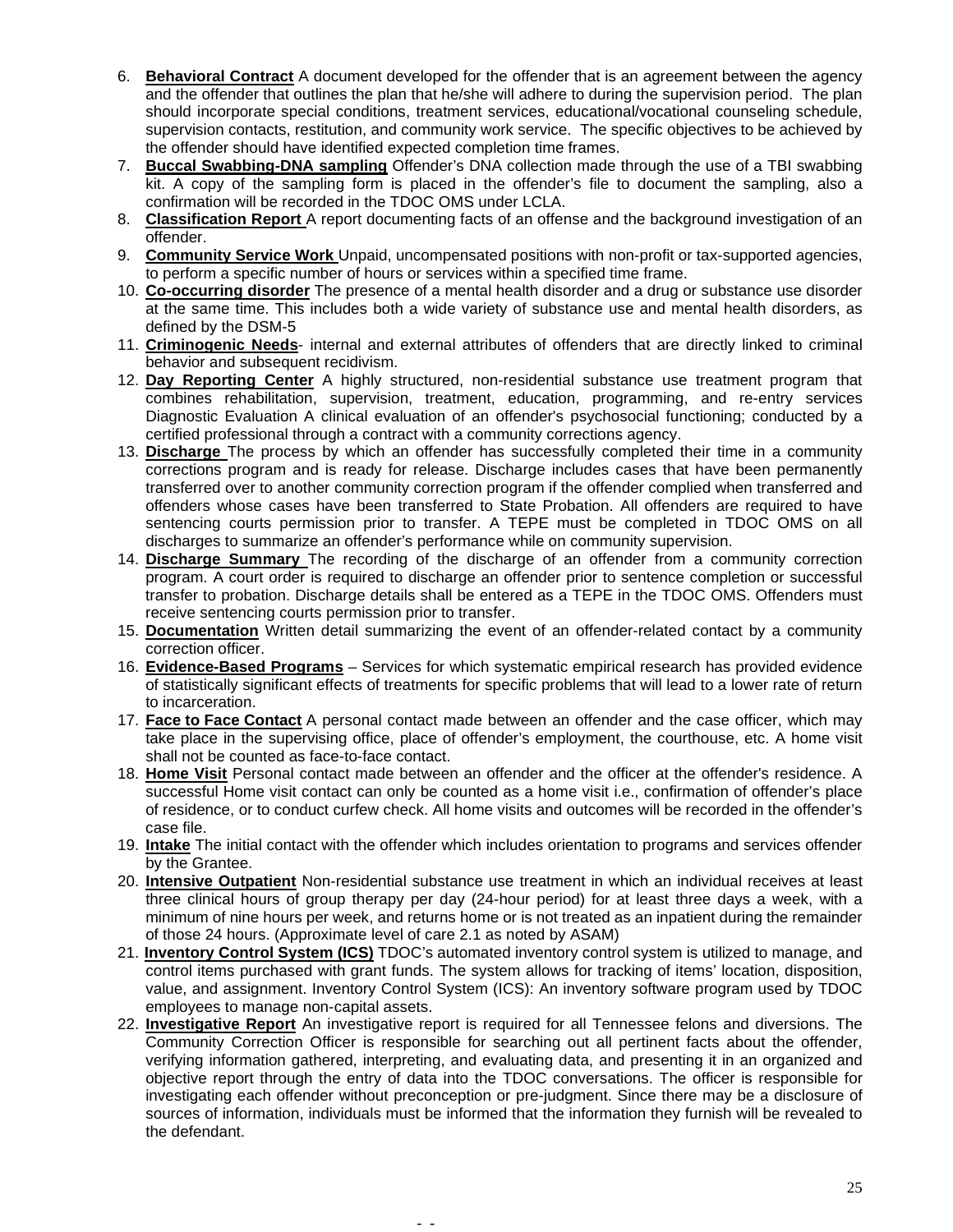- 23. **Judgment Order (Community Correction Order)** An official document signed by the Judge placing the offender in a community correction program.
- **24. Offender Case Plan (OCP)** A plan that is developed collaboratively between an offender and risk/needs (RNA) certified user, which is derived from the RNA scores, identifies programmatic needs based on treatment pathways, and establishes goals, that include action steps to address criminogenic needs of the offender.
- 25. **Parole** is a conditional release of an inmate serving an indeterminate or unexpired sentence under the supervision of a parole officer. Parole is granted by the Board of Parole. The release of a prisoner to the community by the Board of Parole (BOP) prior to the expiration of the offender's sentence.
- 26. **Probation** The release by the courts of a person found guilty of a crime, upon verdict or plea, without imprisonment subject to conditions imposed by the court. Refers to the following suspended sentences: regular probation, pre-trial diversion, probation technical violation, determinate release, and memorandum of understanding.
- 27. **Probation Order** A court order that places the offender directly on to regular probation, community-based supervision.
- 28. **Recidivism** refers to criminal acts that result in re-arrest, re-conviction, or a return to prison of an individual within three years of their release from incarceration.
- 29. **Residential Treatment Program Facility** A community correction facility that, is specifically designed to house offenders in a residential setting is specifically designed to provide evidence-based treatment and rehabilitation services.
- 30. **Restitution** An agreed-upon amount of compensation payable, by the offender, to the crime victim, as court-ordered.
- 31. **Revocation Order** An order signed by the Judge that revokes/terminates the offender from the community correction program and returns them to incarceration or another diversionary program. A sentencing court ruling that terminates an offender's suspended sentence.
- 32. **RNA Certified Assessor** An employee who has successfully completed the approved RNA user training and subsequent Assessor Development Model and who maintains passing scores on QA reviews in compliance with Policy #513.10.
- 33. **RNA Certified User** An individual who has successfully completed the user certification course facilitated by a trainer who has been certified by the risk needs assessment (RNA) vendor, in the use of the RNA tool
- 34. **Sanctions** A swift, certain, and proportionate response by the PPO to return the offender to compliance by use of non-prison accountability measures and programs.
- 35. **Standards of Community Corrections** Guidelines that are developed in conjunction with the Rules of Community Correction that establish minimum requirements for administrative, fiscal, supervision, and records maintenance functions of all community corrections agencies.
- 36. **Successful Discharge** Completed required sentence time on Community Corrections and transitioned to state probation, complete entire sentence while on community correction, or the offender successfully completed treatment program while in a Community Correction Facility.
- 37. **Supervision Level** The identified level of supervision that an offender is required to be supervised at by the community correction officer. All supervision levels shall have minimum recommended time frames for the total length of supervision. All changes to an offender's supervision level require prior management approval.
- 38. **TDOC OMS (acronym)** Tennessee Offender Management Information System/ other TDOC Correctional Offender Management System electronic tracking mainframe used by the Tennessee Department of Correction to maintain information on all Community Correction sentenced offenders.
- 39. **TEPE (acronym)** The closeout code to be used to load the TDOC OMS with discharge/termination result details of an Offender's assignment to a Community Correction facility. TEPE means: Termination Progress Evaluation. Such an entry to the TDOC OMS should contain all specific details of the offender's stay, as well as end results, treatment outcomes; details revolve around offender discharge (successful) or termination (unsuccessful) and should include case officer comments or notes. Residential Facilities complete a case file closeout.
- 40. **Termination** The unsuccessful completion of an offender's time under community correction program supervision. A non-completion either by abscond, revocation, violation, new arrest, or for purposes OTHER than completing successfully. A termination TEPE must be placed in the TDOC OMS to close out the case. The TEPE should summarize the offender's performance while under community correction supervision.
- 41. **Treatment Staff** A multidisciplinary team of professionals which may include, but is not limited to, medical specialists, nurses, pharmacists, nutritionists, dieticians, social workers, behavioral and mental health providers including substance use disorder prevention and treatment providers, recovery specialists, drug and alcohol counselors, and case managers. Team Members Have Specific Roles and Responsibilities